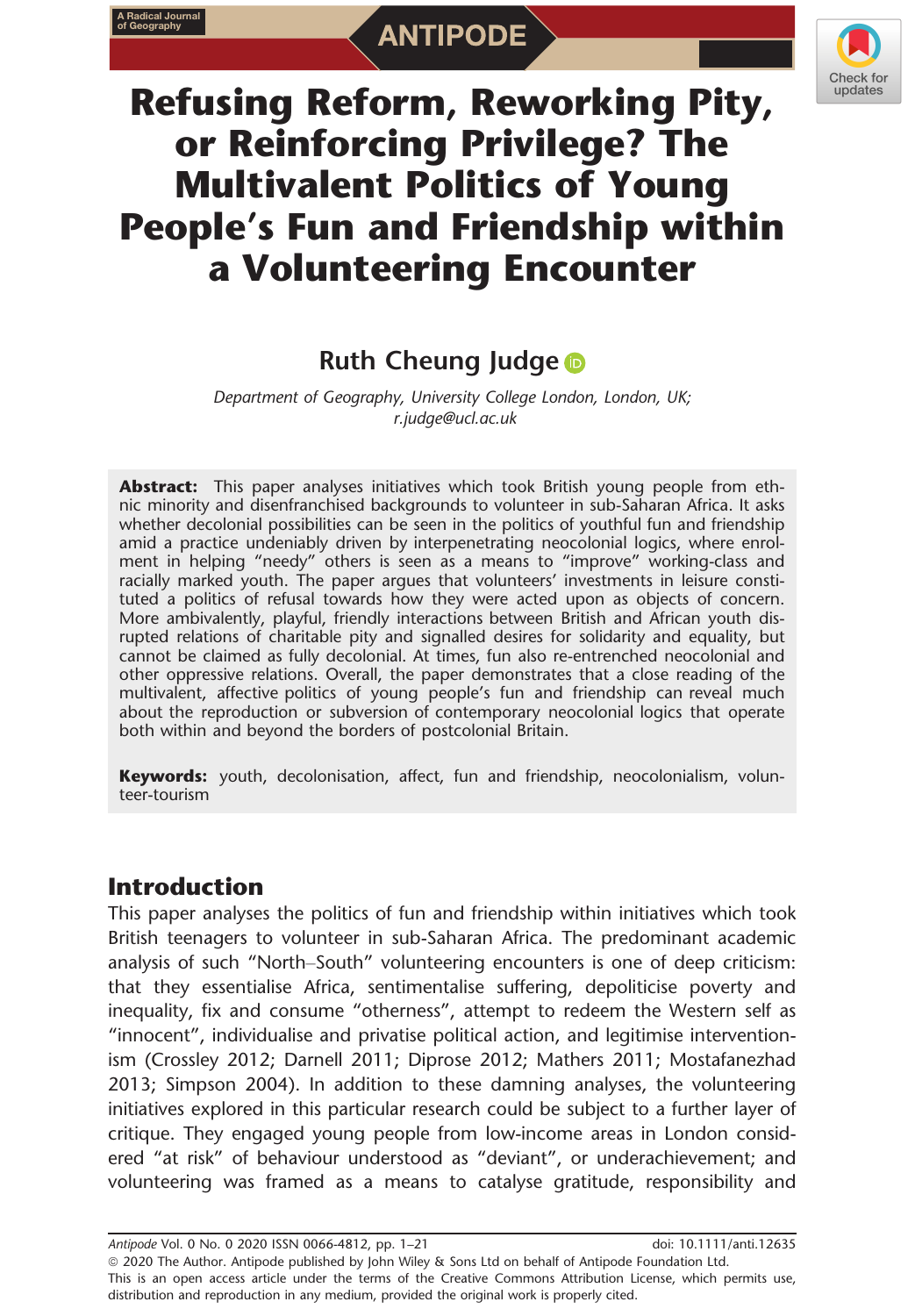motivation in participants. Thus, as interventions for the "improvement" of classed and racialised youth in the global North through setting them up to "help needy others" in the global South, the initiatives could be considered "doubly neocolonial", and testify to the longstanding interpenetration of the "civilising" logics of imperialism and efforts to reform "the barbaric national child" (Gagen 2007; Stoler 2001).

However, in my research, volunteering initiatives were also textured by many moments which seemed to exceed such criticisms. There were exchanges of dance moves accompanied by hysterical belly-laughter which momentarily dissolved lines of difference. There were the worthy voluntary tasks abandoned for joyful, spontaneous games, punctuated by handshakes, high-fives, and hugs which opened space for conversation across "North–South" divides. There were cheeky jokes muttered under the breath which took the wind out of a serious talk by a youth worker about the expected "lessons" of volunteering. Through attending to such dynamics, this paper presents a counter to work that is wholly critical of international volunteering, without dismissing the insights of existing critique. It does so by drawing on work in feminist geopolitics, emotional geographies, and children's geographies which sees young people's humour, play, friendly relations, and the adoption or avoidance of particular subject positions, as under-acknowledged forms of politics (Fluri 2019; Kallio and Häkli 2013; Skelton 2013).

This paper asks if, when, and how young people's affective, emotional and performative politics of fun and friendship may contain decolonial possibilities, through a close reading of fun and friendship within a practice that is undeniably driven by neocolonial logics. In doing so, it contributes to this special issue not with a view of young people's explicit decolonial activism, but by speaking to two areas relevant to broader decolonial geographic scholarship. Firstly, the paper demonstrates that exploring the politics which place young, racially marked and working-class citizens in postcolonial Britain as ambivalently both "colonisers and colonised, privileged and restricted" (McClintock 1995:6) can help nuance and sharpen our insights into the contemporary dynamics of a "colonised and recolonising postcolonial world" (Noxolo 2017). Secondly, through nuanced ethnographic readings of young people's responses to this dual position, the paper speaks to the ongoing problematic of how to take embodied actions, emotions, and affective life seriously as a potential source of oppositional politics "without disregarding the materialities of contemporary and historical inequalities" (Griffiths 2018:121), an issue crucial for scholars seeking decolonial possibilities amid "everyday politics" (Wood 2016).

The rest of the paper is laid out as follows. It begins by introducing the research, then elaborating on the politics of the particular volunteering initiatives explored as "doubly neocolonial". The paper then outlines theoretical approaches to reading young people's fun and friendship as emotional and affective intensities that are both "mediated by histories and dynamic and emergent" (Askins 2009:10). Three empirical sections build on this to argue that young people's investments in fun and friendship during volunteering trips had multivalent effects. The paper sees decolonial possibilities in the way the young volunteers refused how they themselves were labelled and acted upon as objects of concern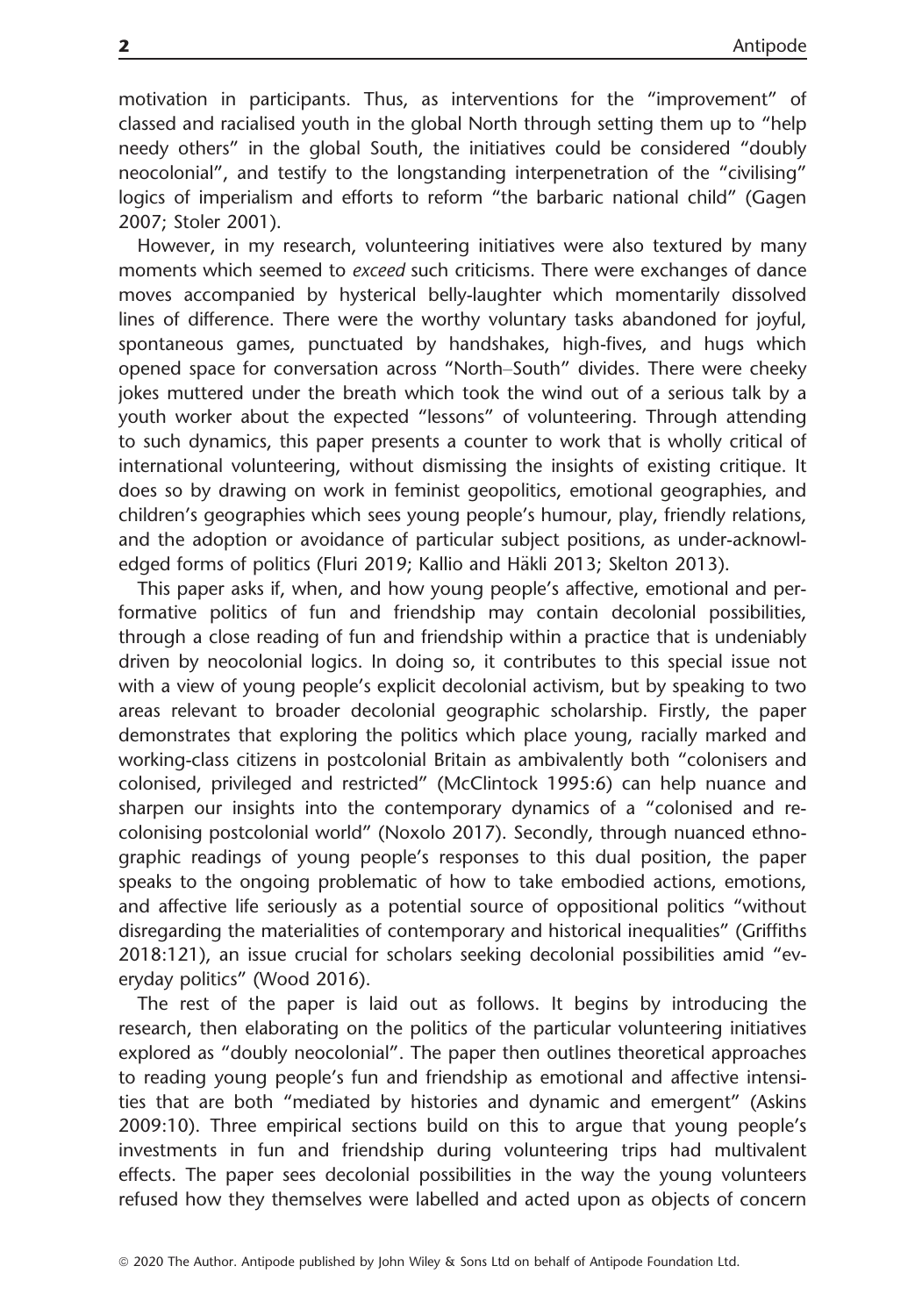within postcolonial Britain. Friendly feelings between British and African youth signalled desires to relate across boundaries and expressions of respect and commonality, but these disruptions did not translate into fully decolonial politics. The paper also emphasises that fun and friendship also often re-inscribe hierarchies especially neocolonial and gendered ones. Overall, the paper demonstrates that analysing the messy, ambivalent politics of young people's fun and friendship helps to make visible the continuities and disruptions of contemporary colonial logics that operate both within and beyond the nation.

#### Research Context

This paper is based on ethnographic research conducted between 2012 and 2014 with youth groups based on London council estates (social housing areas), who engaged their participants—predominantly economically disenfranchised and many minority-ethnic young people—in short volunteering trips to sub-Saharan Africa. The research aimed to extend debates on international volunteering beyond totalising criticism of the way such mobilities reinforce privilege for an archetypal upper-middle-class, White subject, and to better understand the actually-occurring politics of how "popular humanitarian" (Mathers 2011; Mostafanezhad 2013) imaginaries and practices of "doing good" in the global South are being enlisted in shaping subjectivities within the global North (Baillie Smith 2013), including for non-elite, as well as privileged, subjects (Cheung Judge 2016, 2020).

The research engaged with two main case studies. The first was a youth charity, "Springboard", <sup>1</sup> based on a south-west London council estate. I participated in their work as a weekly youthwork volunteer for over a year, accompanied a group on a ten-day trip to Nakuru, Kenya in February 2013, and participated in preand post-trip activities. The second was a youth group associated with a church on an east London estate, "Kingsfield", with whom I went on a three-week trip to several areas in Zimbabwe in August 2013, and also participated in pre- and posttrip activities. The ethos and organisational histories of the two groups were quite different,<sup>2</sup> but both were well-regarded for their long-term, locally embedded community work. During their short trips to sub-Saharan Africa, both groups undertook voluntary tasks such as painting, construction, or participating in providing food or activities for children via local community organisations, and enjoyed leisure activities. As well as ethnography, I interviewed young participants both before and after the trips, and interviewed youth workers, funders, and young people who had gone on similar trips. In total, 36 young people and 24 key informants were interviewed. A notable gender imbalance of 27 young men and nine young women in the "youth sample" reflected a gender bias in trip participation, due to a strongly masculine subculture in Springboard and fewer female participants in both groups.<sup>3</sup> Although racialised categories often conceal as much as they illuminate, 11 of the young participants were "Black" (of varied African and Caribbean heritages), 12 were others racialised as "non-White" (of mixed parentage, south Asian, and Latin American heritage), and 13 were "White" (of varied class and regional heritages). Socio-economic backgrounds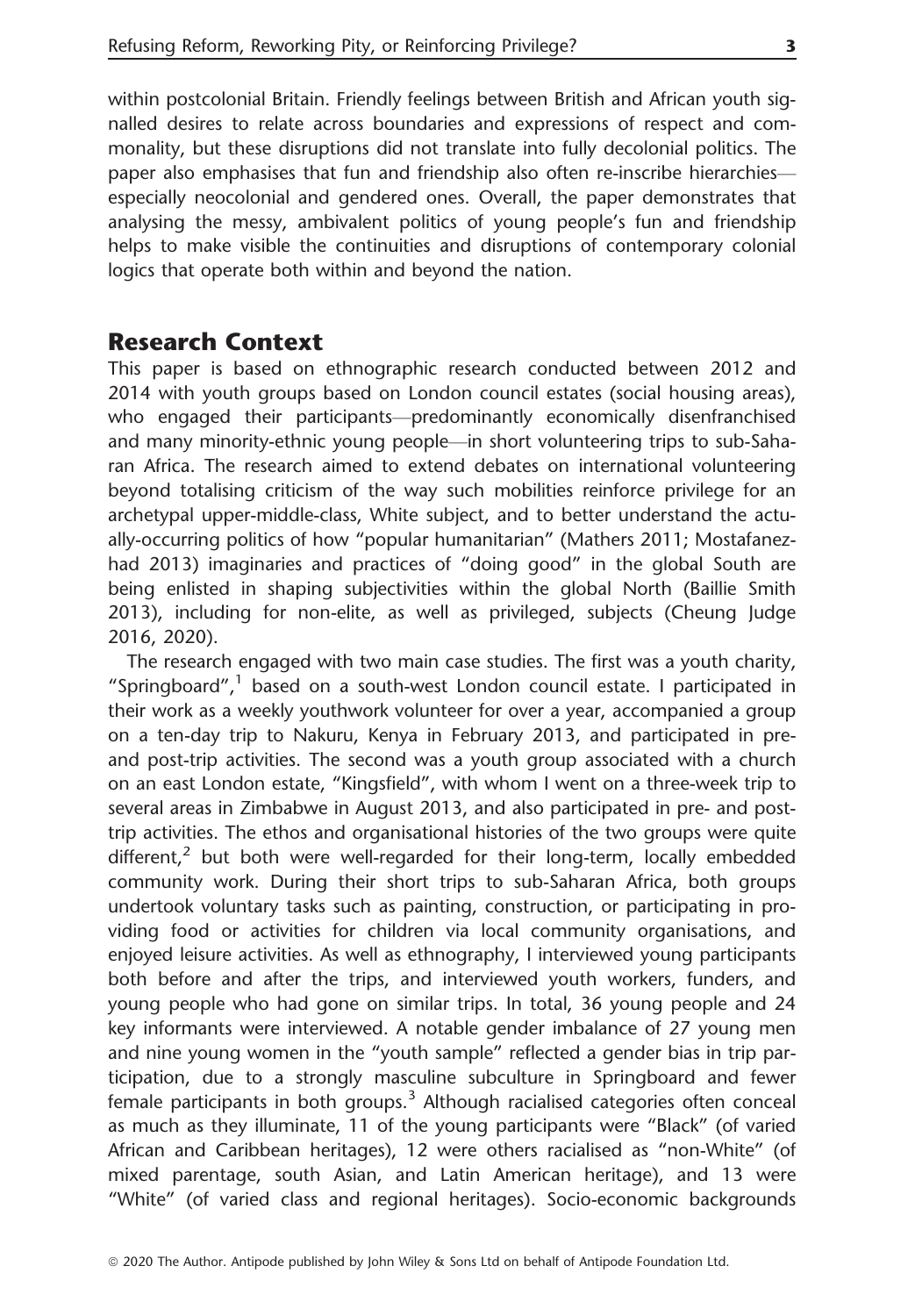were not uniform, but the majority of participants were from lower-income households and living in social housing.

An accurate description of my positionality would be a "White-privileged" (though of I am of mixed-race heritage, I am predominantly read as white), female scholar from the global North, with a middle-class habitus. Though "personalities", performances, and intersubjective emotions as well as categories of social difference impacted the research in varied and dynamic ways (Bennett 2004), my positionality was broadly one of an "involved and familiar outsider" to the young people's local communities (through voluntary youthwork during research aided by several years youthwork experience in similar settings) and an "outsider" to the places we visited in Kenya and Zimbabwe.

The salience of these details—aside from the convention of asserting research rigour—is to position this paper in relation to the special issue's focus on decolonial politics. It is crucial to note that though the research interrogates how "popular humanitarian" practices are bound up with neocolonial global imaginaries and postcolonial national politics, it was not embarked upon as a piece of decolonial scholarship, centred and rethinking from the South (Radcliffe 2017). Given the critiques of "turning decolonialism into a metaphor" (Tuck and Yang 2012), whilst the structures of the discipline remain deeply complicit with neocoloniality and white privilege (Esson et al. 2017; Noxolo 2017), it is important to be clear about this. The silence in this research on the voices of the Kenyan and Zimbabwean communities in the encounters reflects the normalisation of research approaches which close down space for decolonial politics. I can only be "unsettled" by this retrospective reflection for my future work (Tuck and Yang 2012). The paper draws more from postcolonial scholarship which traces imperial legacies in the present, rather than making decolonial use of concepts and linguistic tools from the global South to dismantle dominant epistemologies (Radcliffe 2017). However, what the paper *does* take from decolonial scholarship is an aim to deepen our understanding of how imperial global geopolitics, racism and other forms of oppression are interlinked in the "colonial present", and to direct attention to the political, as well as analytical, questions this raises (Radcliffe 2017; Tuck and Yang 2012).

#### Popular Humanitarianism, "Urban Youth", and Colonial Logics Within and Beyond the Nation

Following the challenge of postcolonial and decolonial scholars to think clearly about varied colonial encounters in their particularities, it is productive to examine the volunteering initiatives in this research as sites where multiple forms of colonial politics are present. Critiques of contemporary "North–South" volunteering mobilities point out that they echo their historical antecedents of colonialism, mission, and exploration in casting western individuals as agentive "global subjects", doing a presumed interventionist "good" through action in/upon communities in the global South presumed lacking capacity or capability (Mathers 2011; Simpson 2004). Volunteering can be understood as neocolonial in the way it enacts: differentiation at the imaginative and embodied level between "self" and "other';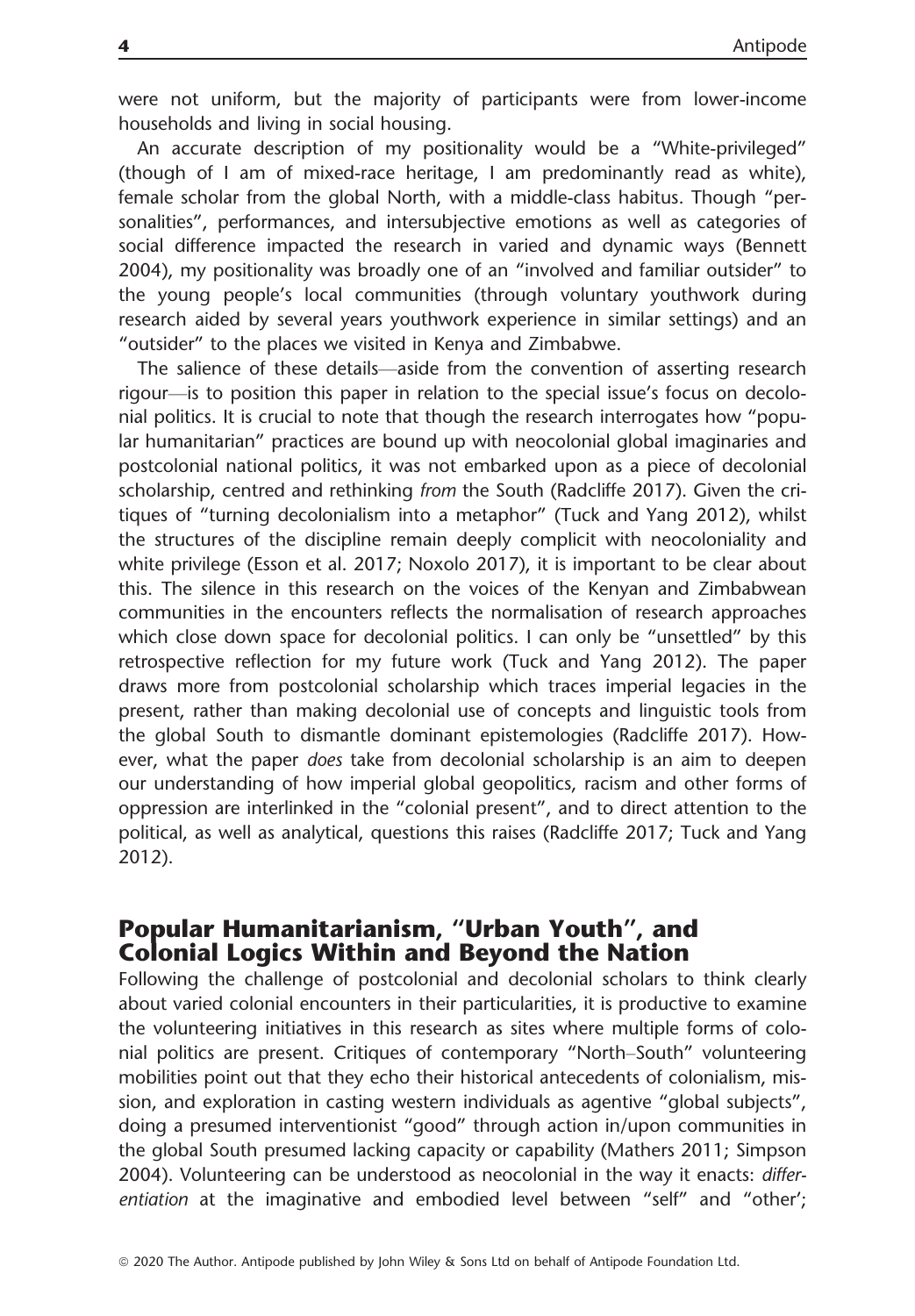disremembering of the histories of exploitation and mutual constitution between colonisers and colonised; appropriation, in terms of making others into that which can be used; and erasure and disrespect for lives and knowledges in the global South (Noxolo 2011). Furthermore, commentators highlight that a resurgent "popular humanitarianism" (Mathers 2011; Mostafanezhad 2013) exists beyond the state-led formal development sector, a fundamentally affective politics, in which sentimental visions of care, compassion, pity and altruism animate a "celebrity-charity-corporate complex" (Brockington 2014; Everingham and Motta 2020; Mostafanezhad 2013). The trips in this case were no exception, with discourses of visiting places of "pure poverty" to "have an impact" by "helping kids" who "have almost nothing" suffusing young people's understandings of volunteering (Cheung Judge 2020).

At the same time, the young people participating in these trips could be positioned not only as "colonisers" but also as subjects of oppression. Tuck and Yang (2012:5) discuss the management of certain populations within imperial nations through "particularized modes of control—prisons, ghettos, minoritising, schooling, policing—to ensure the ascendancy of a nation and its white elite" as "internal colonisation". Most of the young participants in this study were subject to "moral panics" around the intersections of youth, crime, race and class, decontextualised from the fact they are disproportionately vulnerable to the effects of austerity, disinvestment and over-policing (Hall et al. 1978). Participants growing up on council estates face stigmatising associations of danger, dysfunction and dependence (McKenzie 2013). However, striking racial disproportionality in "stop and search" and custodial sentencing, amplified and legitimised by racialised representations of "gang culture" (Elliott-Cooper et al. 2014) evidences the fact non-White young men are especially subject to being ontologised as criminal, a viscerally painful experience for both individual young men and their communities (Cahill et al. 2019).

Historical scholars underline that British imperialism was closely entangled with the reproduction of unequal, layered hierarchies of class within the nation (Cannadine 2002). McClintock (1995) argues that boundary-policing around class, gender and race in the UK and its colonies were intimately linked. For instance, representations of the Irish as "Celtic Calibans", or East London slums as realms of exotic savagery highlight an associational chain of anxieties that ran between the urban poor, children and the subjects of empire. Penal and pedagogic efforts targeting young, working-class and racialised citizens within imperial nations closely mirrored those in overseas imperial settlements, characterised by moralising missions of reform and "uplift", categorisations of deserving and undeserving, and close attention to embodied, affective behaviours and gender (Gagen 2007; McClintock 1995; Stoler 2001). Such concerns are echoed in the present day, as young people in this research were framed by policy, schools, and to a certain extent youthwork spaces, as "at risk". This label, common in youth policies since the late 1990s, often leads to slippage into young people being seen as "risky", and justifying pre-emptive interventions concerned with "failure" or criminality (Turnbull and Spence 2011). Other terms loaded with racialised, classed and gendered codes, such as "urban youth", are used in ways which subject young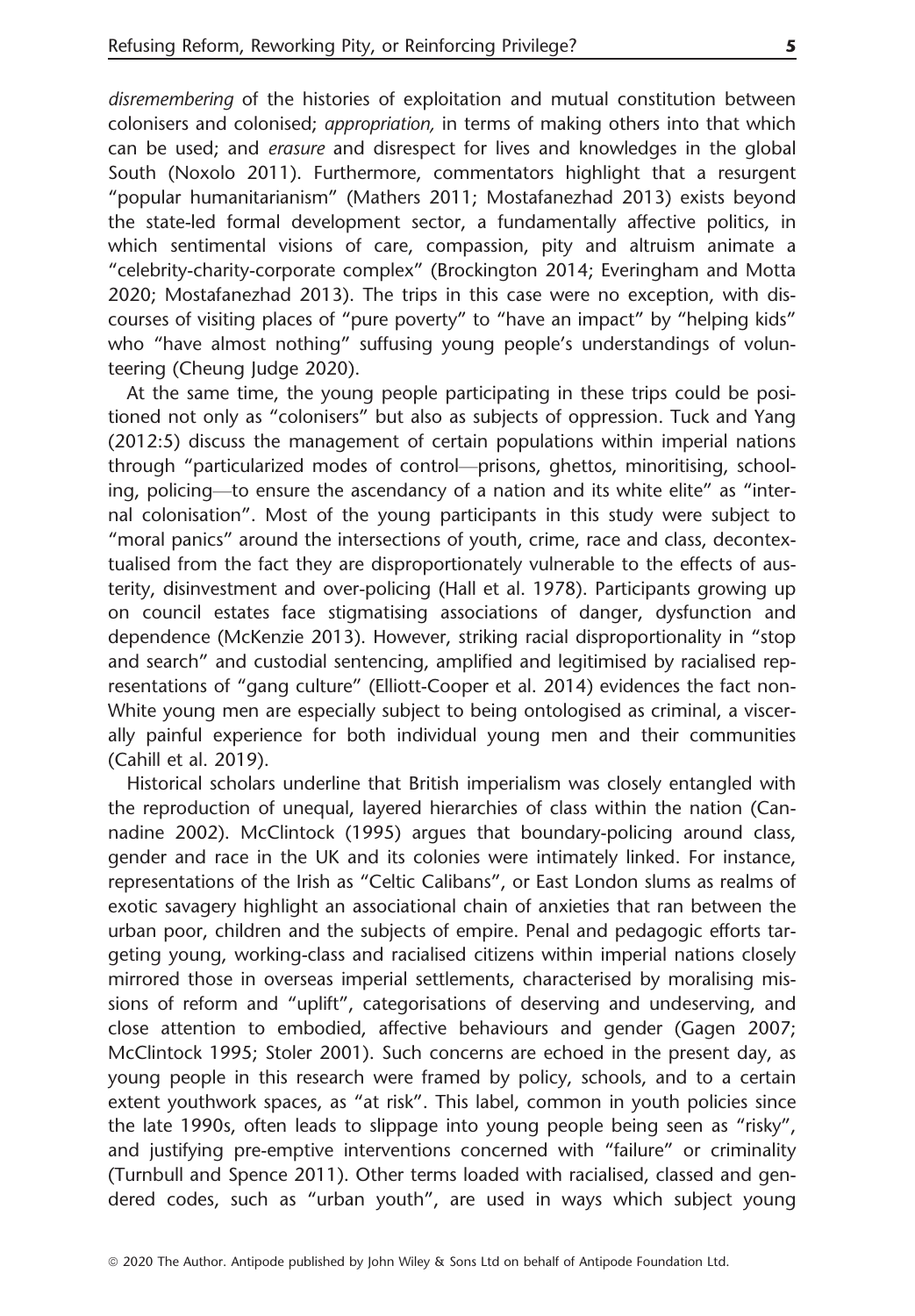people to scrutiny that they are not "aspirational" or "disciplined" enough (Brown 2013; Cheung Judge 2020; Kulz 2014).

Discourses of popular charity in the global South and concerns about "urban youth" in the UK not only echo one another, but are "interconnected through the power geometries of global colonial-modernity" (Radcliffe 2017:332). Elsewhere, I have laid out how the volunteering initiatives in this research were framed (by adults and young people) as catalysing the "transformation" of participants into more grateful, charitable, responsible, motivated and aspirational subjects, through "helping" needy others and working hard (Cheung Judge 2020). Thus, we can read North–South volunteering as a practice driven by the affective logics of "internal coloniality" around class and race within Britain as well as neocolonial geopolitics. Indeed, popular humanitarian mobilities function here—as Stoler (2001:850) wrote about reform efforts in imperial centres—as "a sentimental education" that "did more than produce their overseas others ... [but] policed the cultural protocols and competencies that bounded their 'interior frontiers' ... to rescue young citizens and subjects in the making". Though these initiatives are particular, they are typical of widespread contemporary currents. For example, Wilson (2019) explores popular representations of young British women's engagements with their countries of heritage in Asia, Africa and the Middle East. She argues that discourses of development, particularly around assumed gendered oppression in the "non-West", function to enrol racially-marked young women in neocolonial project of spreading "British values" abroad, whilst also reflecting the fact their Britishness requires "continual reaffirmation and proof, thus reinforcing racialised structures of citizenship" (Wilson 2019:1664; see also Back et al. 2012; Fortier 2008).

However, in tracing these overarching politics, we risk overdetermining colonial power. Overlooked histories of anti-colonial resistance to the British empire include campaigns in the metropole which at times drew connections of solidarity between the working classes, women, and the colonised (Gopal 2019). Furthermore, scholars who explore the policing of affective and intimate relations to imperial logics write that everyday intimacies were never fully "mastered", and often where we can trace ambivalent oppositions (McClintock 1995; Stoler 2001). In contemporary work on global North–South encounters, the classed (Griffiths 2017) and racialised (Cheung Judge 2016) subject positions of those from the global North have been written about as complicating (though not overturning) neocolonial relations, for example through shared sensitivity to unfair histories, or alternative imaginaries of Africa and Blackness beyond the racialised hierarchies of charitable visions. Thus, it is not inevitable that young people accept the logics of transforming themselves through "hard work and helping", or inevitably re-enact "colonial fantasies" in their encounters with Africa and those they meet. Vivid affective and embodied moments in volunteering often seem to disrupt the inequalities of the encounter (Griffiths 2018). How much can we claim for such moments? And do fun, friendship and leisure—standing in contrast to pity, care and anxiety that are central to colonial logics—contain decolonial possibilities in particular?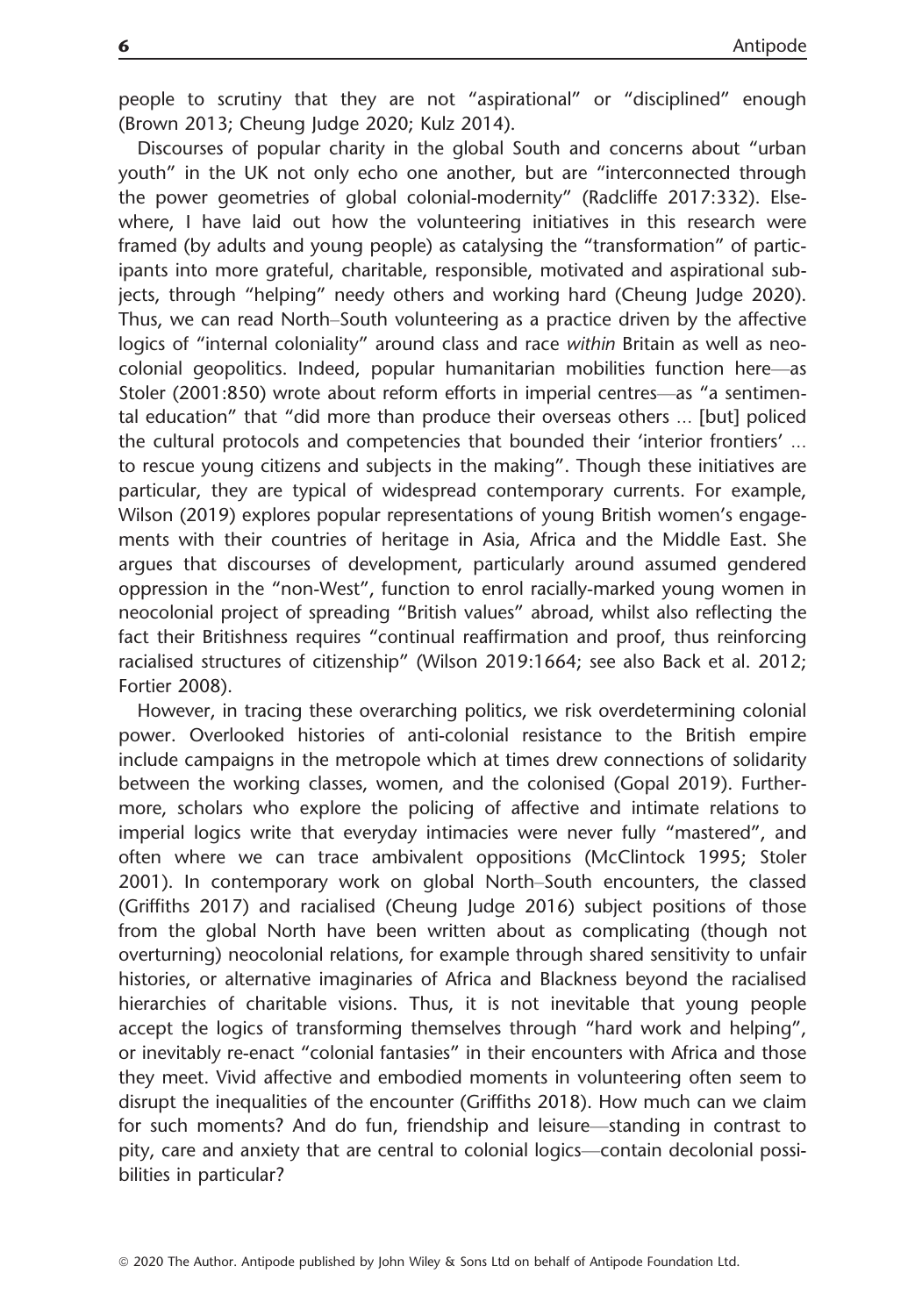#### Theorising Youthful Fun as an Ambivalent Feeling-Force

Asking about the decolonial possibilities of young people's "fun" requires theorising an approach to this question. "Fun" is a shorthand for a complex idea. Bayat's (2009:138) understanding of "fun" fits well with the way volunteering trips in this research were suffused with:

... ad hoc, non-routine, and joyful pursuits—ranging from playing games, joking, dancing ... to particular ways of speaking, laughing, appearing, or carrying oneself ... the expression of individuality, spontaneity and lightness, in which joy is the central element.

This description highlights the emotional, affective, embodied and performative dimensions of fun. I follow those who draw from theorisations of both affect and emotion to consider fun as a feeling (Hadfield-Hill and Horton 2014) and atmosphere (Anderson 2009), both a nameable emotional state experienced subjectively as within individual bodies *and* an affective state that is inspired relationally, socio-spatially contextual, and has a transpersonal, more-than-cognitive quality (Askins 2016; Bondi 2005). The politics of affect and emotion have been subject to debate around whether emphasising "emergence" underplays entrenched inequality, or whether re-codifying affect into representation reifies existing power structures (McCormack 2003).

This paper agrees that the pre-discursive corporeality of affects in volunteering encounters is a potential source of politics "insubordinate to—and therefore transcendent of—the subject positions delineated by the uneven flows of global power and privilege" (Griffiths 2018:115), but also that an emphasis on affect as always transcendent is reductive, and misses the ways circulations of intersubjective affect can reify as well as subvert uneven relations (Everingham and Motta 2020), and thus it is imperative to ask: what are feelings doing (Askins 2016)? Theorisations of feelings as both ever new and deeply shaped by past contacts are helpful. Sara Ahmed (2004) writes that emotional contacts "surface" (signal the boundary or edge) of collective bodies, giving constitutive shape to nations, subjects, and politics. Feelings always have the possibility to constitute politics anew, but repeated "loops" of feeling ossify cultural politics which fix some subjects in place whilst "moving" others (Ahmed 2004; Pedwell 2012). Following Ahmed, fun, as an emotional intensity no more "innocent" than "negative" feelings, works to align some "feeling bodies" with one another in ways that may either reproduce or disrupt existing boundaries and hierarchies.

Analysing fun as politics also draws from rich scholarship in children's geographies which "peel[ed] back the layers of largely adult-defined notions of 'action' to discover subversive and tactical, but frequently overlooked responses by children and young people" (Wood 2016:17), in which "received meanings and relations are refused or reworked" (Katz 2011:56). Drawing on feminist attention to overlooked spaces of social reproduction and change and de Certeau's (1984) concept of everyday spatial practices as "tactics of the weak", scholars of youthful politics assert young people's capacity and propensity to act in undetermined ways to articulate and enact (in varied registers) responses to issues in their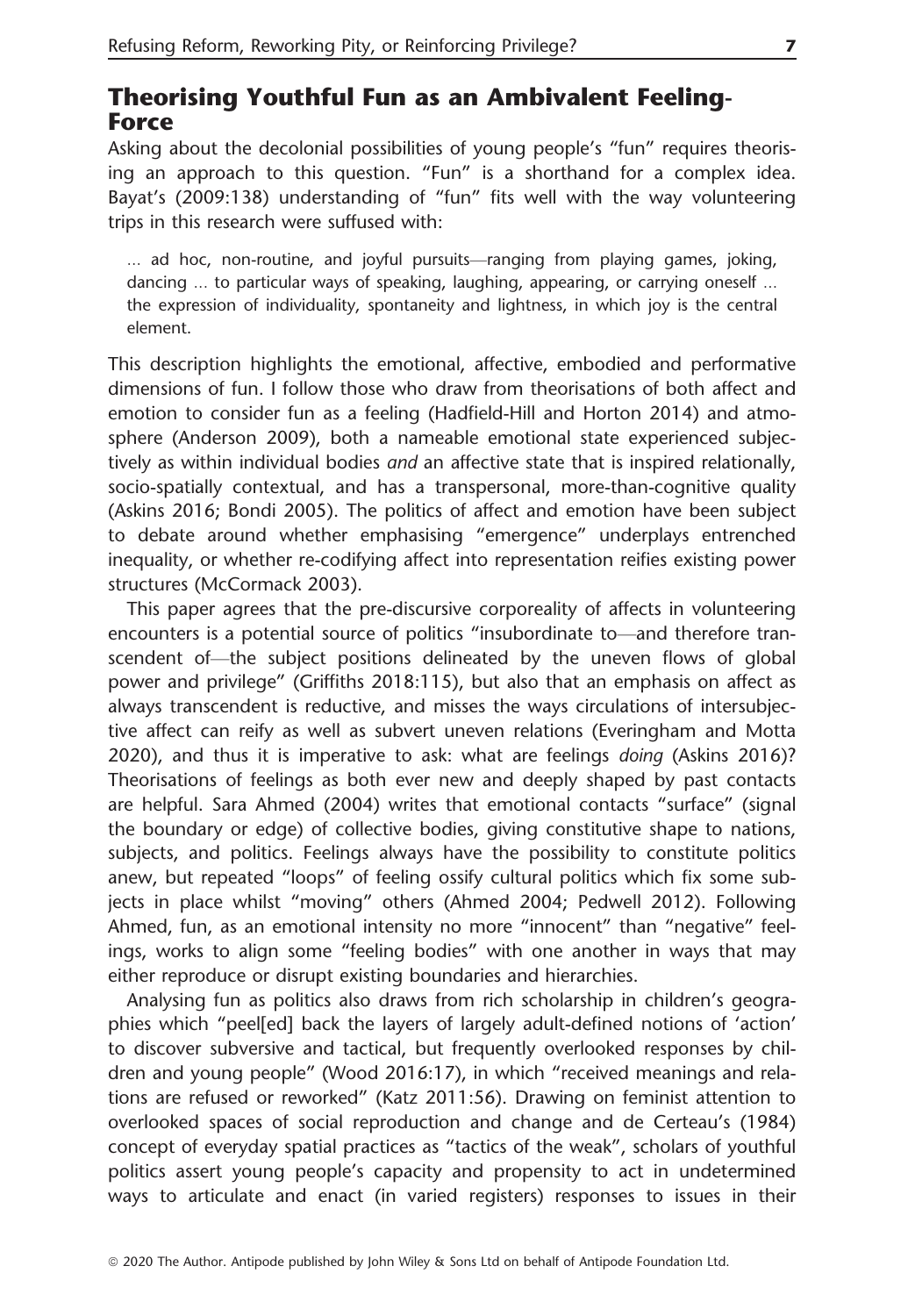communities, schools, and households which shape their present and future worlds (Kallio and Häkli 2013; Skelton 2013; Wood 2016).

In particular, young people's emotions have been understood as a key means through which young people negotiate geopolitical discourses in ways embedded in the specificities of their everyday lives, intergenerational histories, and situated social positions (Pain et al. 2010). Relatedly, Häkli and Kallio (2018:65) propose that young people's performances of self, subject position, and intimate relationships are key manifestations of their political agency, "animated when ... [they] become attentive to social power relations embedded in particular subject positions that they end up accepting, averting, or transforming". Furthermore, given young people's bodies and relationships are often subject to anxious management as vectors of the future, their desires, intimacies and friendships become crucial sites of politics (Smith 2013), and "friendship tactics" (Wood 2012) and bodily contacts (Hayes-Conroy and Saenz Montoya 2017) often express young people's caring and connecting intentions which extend or subvert adult political frameworks.

Making visible young people's everyday acts of fun and friendship as "political" meshes well with decolonial scholars' emphasis on looking for new ways of knowing and making the world (Tuck and Yang 2012), though it does not mean fun is decolonial. Humour, playfulness and laughter have been analysed as forms of "counter-politics" that can discursively challenge authority, reveal the absurdity of power and taboos, provide release in difficult situations, and foster interaction across difference and solidarity (Fluri 2019; Ridanpää 2014; Routledge 2012). Bayat (2009) argues that the political power of young people's pursuit of pleasure in the Middle East lies in the way this disturbs the closure of capitalist, religious or nationalist ideological paradigms. However, humour is also often central to maintaining dominance through expressing superiority and disciplining boundaries (Ridanpää 2014). Similarly, friendship, as a chosen relationship brought into being by emotion, and shaped—but not limited by—categories of social difference, is central to both the reproduction and the reworking of the social order (Bunnell et al. 2012).

Not only are fun and friendship neither intrinsically progressive or conservative, but they also often have multivalent effects. For instance, humour creates spaces of "exclusive inclusivity" and draws boundaries in some directions even as they break them in others (Fluri 2019). For example, "lads' humour" can be seen as working-class resistance to middle-class educational norms (Willis 1977), but in doing so it may also constitute, organise and police hyper-heterosexualised masculinity (Kehily and Nayak 1997). Multivalence can also appear in more subtle ways, as Macpherson (2008) discusses in her analysis of visually-impaired people's humour, where the line between subversion and simply coping can be hard to identify. Indeed, fun and friendship had multivalent effects in this research, which the remainder of the paper turns to elaborate.

#### Multivalent Fun

#### Hard Work or a Holiday? Pursuing Leisure, Resisting Reform

As outlined above, in this research volunteering was framed as an experience of "doing good" which had the power to "transform" volunteers into more grateful,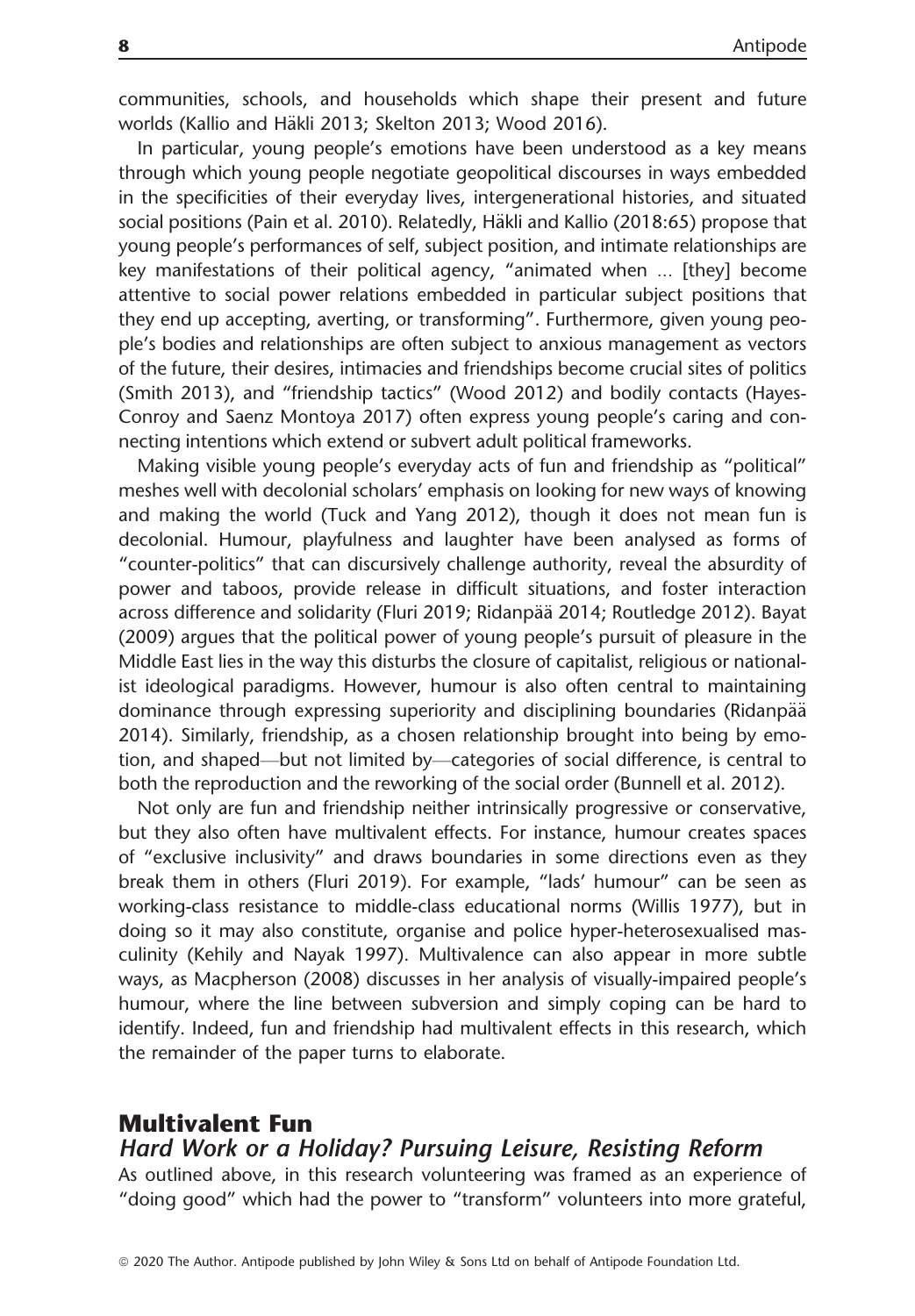responsible and motivated subjects. Echoing imperial and reform rationalities that saw that "indolence and insolence had to be checked ... that a 'desire to work' was the ingredient lacking ... not opportunity that needed to be changed" (Stoler 2001:854), "hard work" was seen by the vast majority of adults, and many of the young participants, as central to the rationale for volunteering. "Hard work"—in pre-trip fundraising, embodied labour during trips, and dispositional performances afterwards—was seen as both a means and an outcome of the idealised, staged journey of witnessing poverty and responding by becoming a more grateful, motivated, responsible subject. This was most starkly expressed by some of Springboard's wealthy business funders, whose support for the trips was motivated by anxious concerns about working-class and racialised young people as (potential) criminals:

From the outside it could be seen as a jolly ... "Oh these kids now, you know, he's been dealing drugs and now they've put him on a plane and taken him to Africa." ... So you've got to be careful people see it for what it is ... That they're there to work. They're there to rehabilitate. (Martin, Springboard funder)

However, in reality, "hard work" was not at the forefront of most young participants' minds. Research diary entries capturing informal chat in youth groups are filled with young people's excited anticipations and reminiscences about weather, food, accommodation, swimming pools, restaurant visits, adventures on safari, jokes and gossip. In post-trip interviews many emphasised "unforgettable", "once in a lifetime" experiences of travel, leisure and adventure around declarations of "lessons learned". Although research with privileged young people highlights similar findings (Sin 2009; Waters et al. 2011), young people's desire for leisure and adventure over "doing good" takes on a different significance in the face of the reform pressures embedded in their lives, and the economic barriers to travel for non-elite young subjects. For example, in contrast to adult concerns that "it wasn't just a free holiday ..." (Rashid, youth worker), Dylan discussed how his involvement in the youth group was, indeed, driven by the appeal of a "holiday":

I dropped [my friend] at Springboard when he was leaving [on a volunteering trip last year]. And it seemed good. Like he was going to Kenya, he was going on holiday for that price, as well! ... So it made me think, "Oh, I might have to go next year." ... So, been coming to the meetings, been doing what I can to come. (Dylan, Roehampton)

Such understandings—whether explicit or implicit—of the trips as "holidays" stood in contrast to visions of voluntary "hard work" as a route to "conditional citizenship" (Fyfe and Milligan 2003) and as such were a refusal of moralised framings, such as those of Martin the funder (above), which cast participants as deviant or apathetic.

Ethnography also bears witness to refusals in the way young people's investments in "having a laugh" affirmed their existing ways of being as legitimate, and prioritised intimacy between peers above volunteering as a route to individual reform. A vignette<sup>4</sup> from the Kingsfield trip to Zimbabwe illustrates this: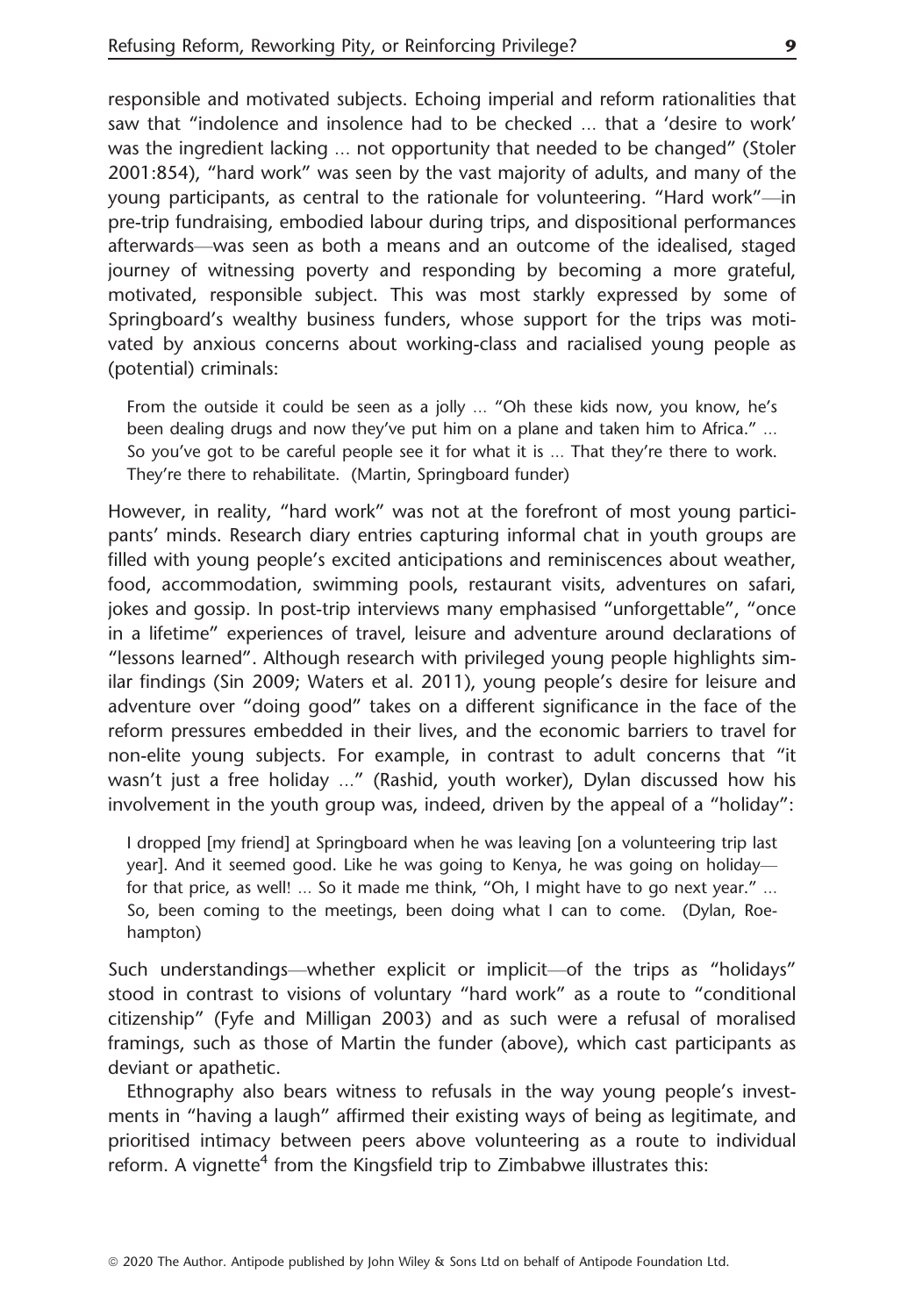We sit around a blazing campfire in the evening. Marley says, with a raised eyebrow and a cheeky smile, "Who's going to tuck me in?" Peter is batting away insects whilst screaming, "Get away! Evil ting! Dat is not my portion!", parodying a Pentecostal preacher. Others are teasing Nathaniel about when everyone accidentally saw his bare bum. A group is enthusing about music, shouting suggestions, and three lads jump onto a bench and belt out a song, hamming it up with their hands on their chests and their eyes closed: "... Baby ... you should let me LOVE YOU ...!" Everyone erupts into screeching, hysterical laughter.

We get asked by another group to be quiet, and with some grumbles it winds down. They sing a ballad, people lean against each other, shoulder rubs are exchanged. There is chat about who has been drunk before, whispers about someone being high once in church. Some of them are singing Meek Mill's "Amen" with its sexually explicit lyrics fused with religious language.<sup>5</sup> Some have pushed two benches together to make a sort of bed, from which exclamations come: "Who's touching me?!"—"Paedo!"—"Three way!"—"Ooh, look at the moon, it's like Twilight!" I clock some snuck-along cigarettes being offered.

In the chilly morning air the next day the embers of the fire are still smouldering. A few of them slept outside on the bench-bed, and are squished up together in their sleeping bags, their faces lit up with excitement and joy.

On the one hand, the joking, flirtation, celebrations of popular culture, embodied contacts, and mild rebellions recounted above seem only banalities that accompany many adolescent gatherings. However, the intense investments young people constantly made in such "teenage kicks" during trips bears consideration. Performances of "youthfulness" around shared symbols, dispositions, and ways of feeling enact a "politics of presence" (Bayat 2009). Here, "youthful messing about" was a transpersonal affective force creating an "exclusive inclusivity" (Fluri 2019), more specifically, an age-specific space away from the pressures on young people to transform into the "right type" of subjects. For instance, light-hearted play around risk and experimentation, subverting the sacred, or sexuality existed in friction with serious adult visions of virtue, which in this youth group (linked to a church), included Christian morality as well as the emphasis on being charitable contained in popular humanitarianism. Thus, "the joys of immediate and instant pleasures rather than on those of distant and abstract referents" (Bayat 2009:156) disrupted hegemonic discourses of neocolonial charity, religion, and hard work. Political agency is visible in young people's assertion and celebration of their existing (rather than future, "better") subjectivities (Häkli and Kallio 2018).

And what are the politics within this youth-space claimed through fun? As highlighted by the lyrics of "Amen", affective politics that may be liberatory in one dimension can uphold oppressions here, gendered in others, an issue explored further below. However, age-specific spaces often generated connections across difference. For instance, the Hackney-Zimbabwe group were a "super-diverse" collection of young people, and in London friendships within the group predominantly fell along lines of "difference" around intersections of class and race. However, during the trip young people initiated constant playful contact across the lines of existing friendships via jokes, pranks, games, and singalongs. For instance, one evening, a game of impressions led a young Black woman to joke about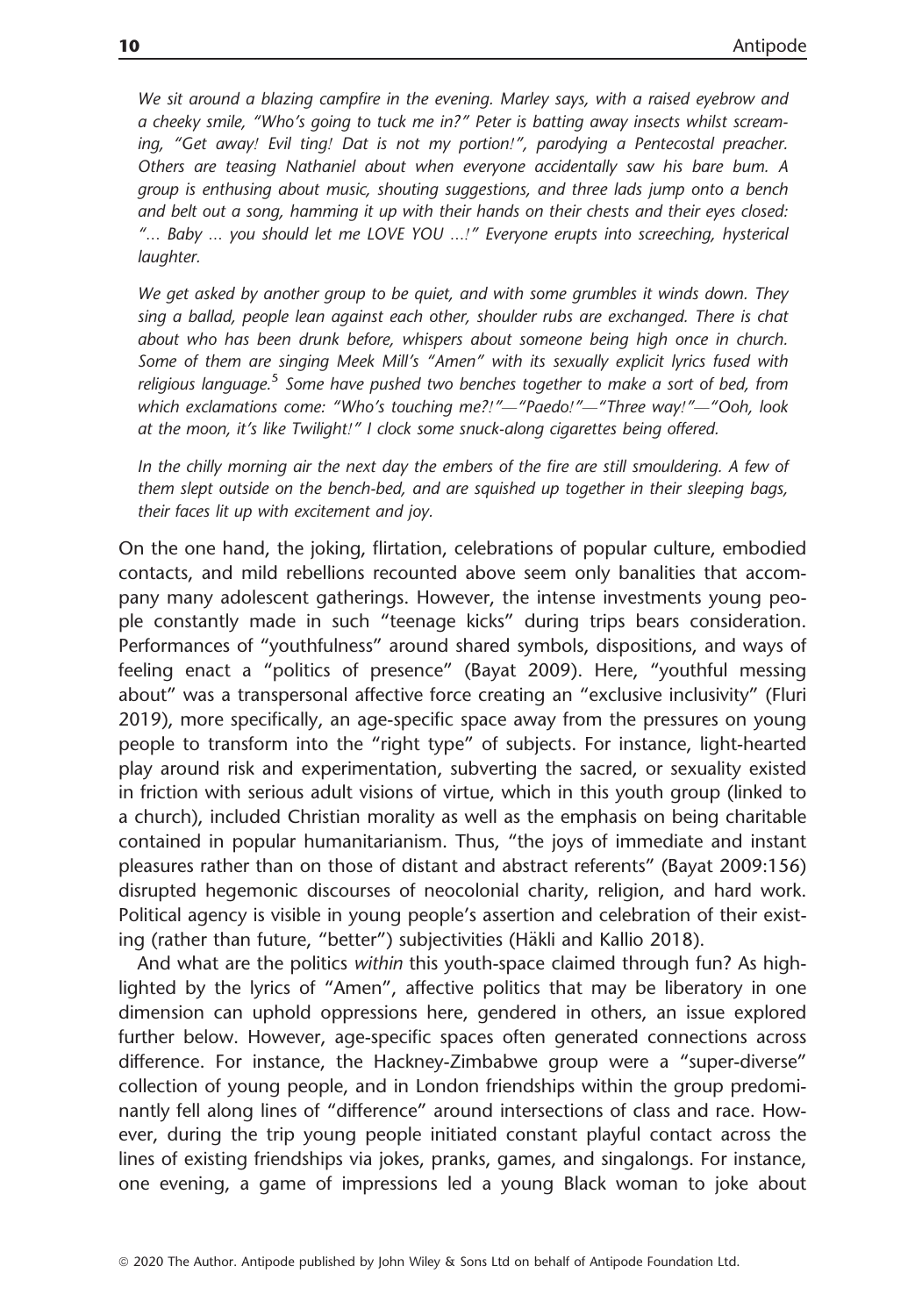"White people accents", opening up a long, giggle-filled evening of play with accents, and accompanying discussions of class and race in the local area. Humour performed an equalising disruption of hierarchies, allowing the normalised hegemony of Whiteness to be scrutinised, and interracial friendships to be strengthened, all whilst preserving good feeling (Rindanpää 2014).

Finally, fun not only claimed space away from adult-led lessons and indicated desires to connect across difference, but also played a part in young people making claims directed towards recognition and respect amid the classed, racialised hierarchies of wider adult society. This is illustrated by an account of some of my interactions with one young man:

On the bus to the children's home one day I sit next to Henry. We get chatting about Hackney, where we both live. Henry says he dislikes "how people are in Hackney", complaining, pointedly, "some people wouldn't talk to you because they thought you were too different". He is curious about whether I find Hackney "bad"—I say no, and talk about having a close-knit local community. Henry said, "See, if we do that they call it a gang!"

The talk turns back to the Kenyan children's home. Henry says, "... I'm not saying they have it easy, but Hackney is hard, man-'m not saying harder but ... at least as hard."

During the week Henry is unapologetic about being more interested in chatting to (and chatting up) two young women who work at the children's home than doing the voluntary painting job, and complains that he should be paid to paint.

One evening we stay at the children's home to eat dinner. Henry moans that he wants to go back to our accommodation and chill. I comment that it's good to get to know our hosts a bit better. He replies, nodding his head in the direction of myself and other leaders, "I want to get to know people who would pass you on the street in London".

Henry's consistent petitions for leisurely time-spaces during the trip speak of a desire to transcend his position not by engaging in reform or charity but rather by simply enjoying a temporary suspension of the classed and racialised boundaries that mark his marginalisation in Britain. His comparison of our different experiences of Hackney explicitly called out how young Black men are subject to "crisis" representations of gang culture and the lack of conviviality and respect he experiences from middleclass residents of gentrifying Hackney. His resistance to volunteering as unpaid labour, and comments that "Hackney is at least as hard" as the street children's lives, resists "becoming grateful" for relative privilege, and assert the hardships of life in low-income Britain which are sidestepped or delegitimised in the trips. This testifies again to young people's feelings about and negotiations of their subject positions as a central means through which they enact political responses (Häkli and Kallio 2018; Pain et al. 2010). Young people's celebratory investments in leisure worked to resist, refuse, and create spaces apart from the politics of "internal coloniality" which ask young racialised and classed people to "improve" through the "hard work" and "helping" of volunteering in order to gain full acceptance in postcolonial Britain.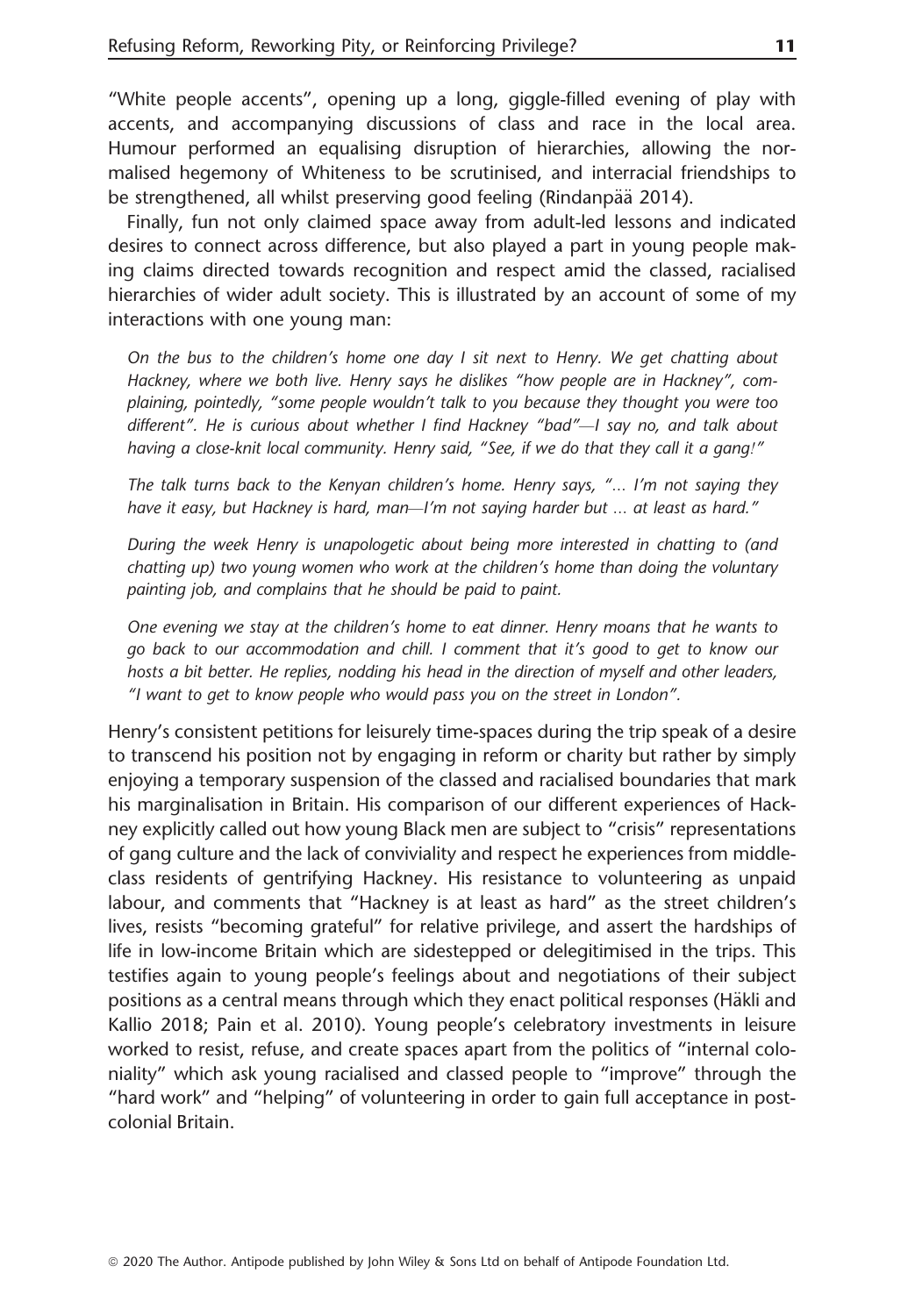#### "New Mates"—Youthful Friendly Bonds and Reimagined Global **Geographies**

Can fun and friendship enable alternative politics to those of charitable pity and paternalistic "help" which cast sub-Saharan Africa as a "backdrop" to young British people's transformations? As discussed earlier, this paper cannot answer this question from a truly decolonial perspective centred on views from the global South. However, ethnography recorded a plethora of interactions which cut against the grain of neocolonial charity. Not all of them revolved around friendship and fun, but youthful pleasures opened up space for friendly interactions which exceeded charitable relations. For instance, young people engaged in bodily and affective exchanges based on affinities of age, gender, personality and mutual enjoyment of globalised "urban youth culture" and style. This disrupted not only a "helping" hierarchy, but broader deficit representations of Africa and Blackness that volunteering frameworks reinforce. Elsewhere I have written about the visceral, pleasurable affects of globalised popular music, rhythm and dance as "resonances" which drew British and African bodies together and inscribed Africa as a locus of diasporic black cool rather than of poverty, pity or primordialism (Cheung Judge 2016).

Young people emphasised humour as a conduit for connection. Their mentions of their African-peer "rivals" in games they played, or "banter" with those they met, evoked an everyday sense of connection. Below, Didi recounts how "joking" undermined her view of homeless Zimbabwean youth through ideas of abjection and difference, highlighting decolonial possibilities in moments of "unlearning" (Everingham and Motta 2020). Marley's laughter-filled memory of a young Zimbabwean called Johnson recounts how an intersubjective exchange of cheeky, masculine teasing led to a sense of "bonding":

They were joking amongst themselves ... they all broke out in song ... It was like —"Oh my gosh, they're just like the boys!" ... they're just like us, homeless or with homes. Zimbabwean or English. (Didi, Hackney)

Johnson, I saw him as ... just like myself! ... Yeah, he was a cool boy, he was funny! ... He was calling my name! And I was pretending to ignore him! And then like, he picked up a stone, he was gonna dash it at me! ... I really bonded with him 'cos ... that's something that I would do [chuckling]. (Marley, Hackney)

Decolonial and other critical scholarship cautions us to take "just like us" claims with caution. Warm, convivial and friendly moments are not necessarily "meaningful contacts" which overturn accrued histories of difference and inequality (Valentine 2008). Furthermore, "fantasies of mutuality" and "narratives of anticonquest" (Pratt 1992) can be a mode by which colonisers are edified through contact with an "other" who is fixed in place (Ahmed 2004; Tuck and Yang 2012). Thus—particularly without a view from the "other side"—such feelings of mutuality cannot be claimed as "decolonial". Yet this does not mean friendly connections are meaningless. Several young people narrated the bonds they built with age peers as the key highlights of their entire trips. For instance, Nathaniel (Hackney) cited learning new handshakes and exchanging a baseball cap with a young man he met in Zimbabwe as his "best experience", and Dave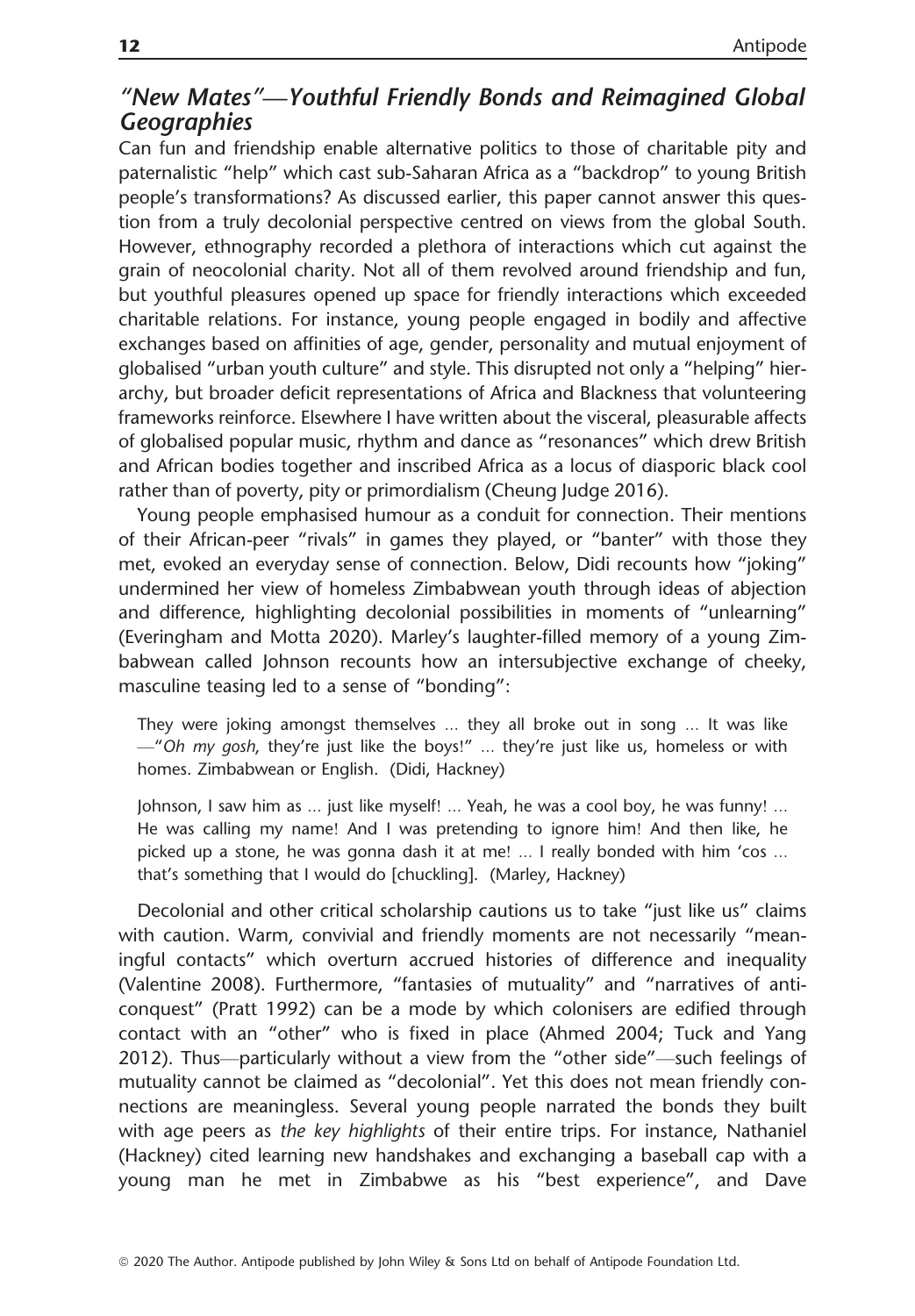(Roehampton), reminisced repeatedly about "a bike ride with the lads" in Kenya, and being laughed at by them when he admitted defeat on a hill. Given the brevity of relationships, "friendship" needs inverted commas, but young people's "friendship politics" did highlight intentions to connect across difference (Bunnell et al. 2012; Wood 2012) as fellow young people interested in getting to know each other and "having a laugh" rather than relating as "helpers" and "helped".

A glimpse of the political potential of friendly feelings was evident in young people inviting their new "mates" to visit the UK. In Kenya, one young man from London said to a Kenyan peer that if he came to visit, "the ghetto is the most welcoming place" and "my house isn't big but you could always stay", and another declare to some of the young people we'd met: "Come visit! And you can play Call of Duty [video game] with us all night!" Two young men enthusiastically announced that back in the UK they wanted to do a sponsored cycle ride to pay to "bring Simon over" (a young Kenyan they befriended): a reworking of what "charitable" action looks like and a critique of the lack of genuine exchange and mobility freedom underpinning "North–South" relations. There is a poignancy to these invitations, which contain earnest welcome and expression of resistant solidarity between places considered poor and dangerous, but also a low awareness of the non-universality of life-worlds and the inequity of global mobility. This highlights that affective encounters may have potential which is nonetheless limited without critical pedagogy.

Similarly, the question of the after-effects and "stickiness" of momentary suspensions of uneven power relations is also crucial to the issue of whether the affects of fun may lead to decolonial politics (Fluri 2019; Griffiths 2018). In the research, posttrip interviews captured a predominant incorporation of affective encounters with Kenyan and Zimbabwean people into narratives of sentimental care for infantilised others (phrases such as "helping kids", "teaching kids", "falling in love with kids" saturated interviews), but there were feelings that remained sufficiently apart from these narratives to challenge them. In particular, affective experiences which led to feelings of commonality and recognition had the potential to destabilise the placemyths of neocolonial geographies. Marvin likened the Zimbabwean informal settlement (often labelled "slum") we volunteered in to his home, the Kingsfield estate, on the basis of an affective atmosphere of "community" which he perceives via children's informal, leisurely use of public space, and a sense of convivial welcome. Youthful leisure as a point of mutual recognition becomes an opening to subvert the representations which frame the trips, both of Africa as utterly different, and of low-income spaces in the UK as alienating and dangerous.

Hatcliffe [Zimbabwean informal settlement] ... reminds me of Kingsfield [council estate] a bit ... there's so much little kids there. They are always running around, and they're always playing football ... anywhere there's space ... in the park, or on the road ... Just the, like, hospitality of everyone, 'cos ... most people in Kingsfield—they are like, very welcoming, and humble, and like, happy, in general. And that's how they kind of were in Zimbabwe. (Marvin, Hackney)

Marvin's emphasis on the vitality and positivity of youthful and collective life in the spaces of the UK council estate and the African informal settlement, more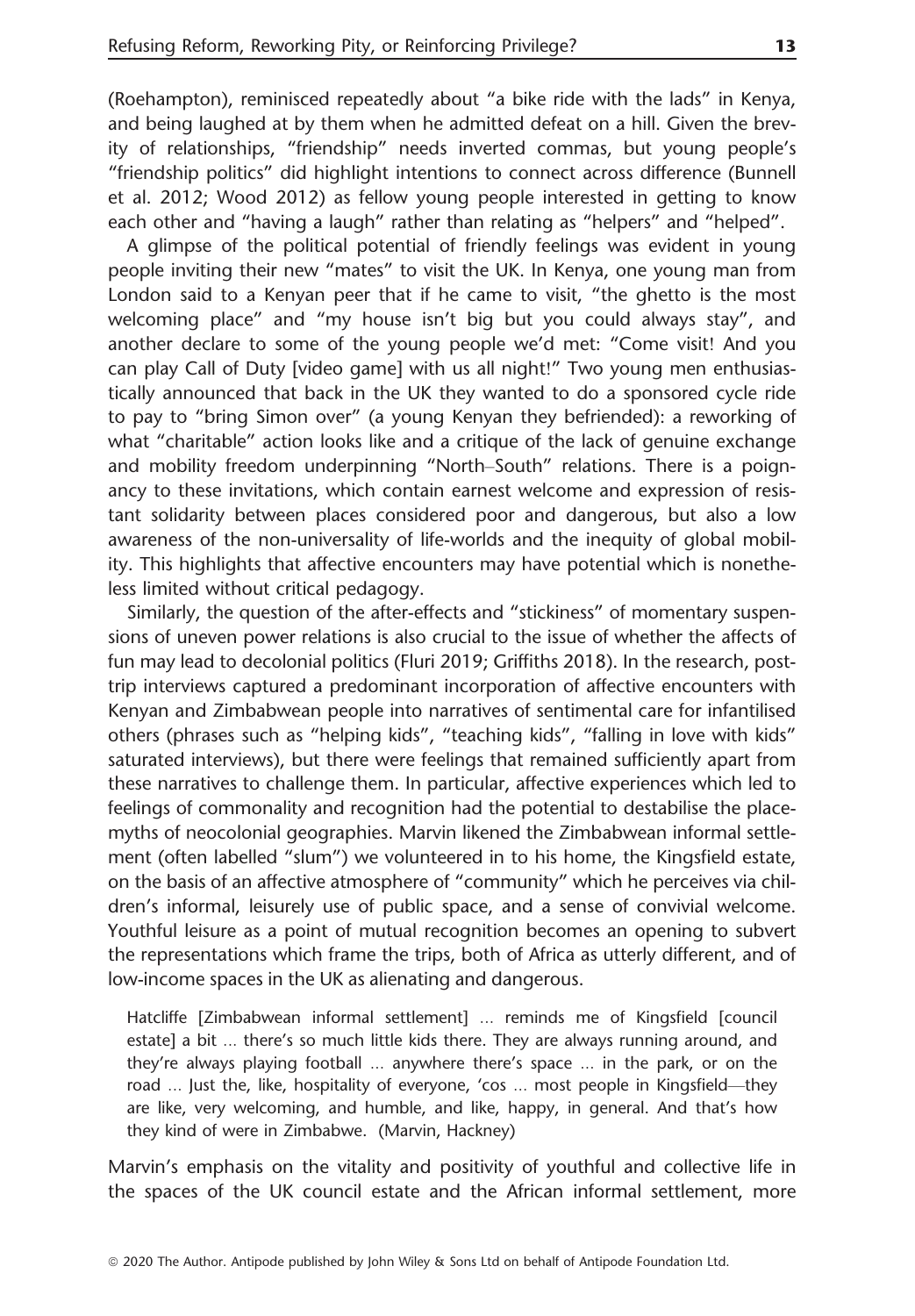often seen through lenses of danger, dysfunction and abjection, is a quietly radical move. It implicitly challenges the logic of "internal colonialism" in the UK which anxiously subjects young working-class and racialised bodies in public space to monitoring and over-policing. It also sidesteps viewing a materially poor place in Zimbabwe primarily through the lens of abject need, which is foundational to the logic that "doing something is better than doing nothing, and therefore, that doing anything is reasonable" (Simpson 2004:685) in neocolonial popular "North–South" volunteering initiatives. The seeds of solidarity are contained in the linkages he draws between the two places as defined by hospitality and fun, similar to the celebration of transnational Black life found in Cheung Judge (2016).

Furthermore, the laughter Marley (earlier in this section) let out at his memories of Johnson speak of how affective connections between young people can leave an intense trace in the body long after volunteers return home (Griffiths 2015). Young people mused repeatedly on the "the good vibe" and the "energy" they felt in "bonding" with Kenyans and Zimbabweans through smiles, laughter, dance and food. When these feelings were experienced in relation to young children, they often became narrated through ideas of sentimental care, but an "excess" remained, evident in the limits of narration, in declarations such as "the smiles ... the laughter ... I dunno, it was something different, you know" (Richie, Hackney). If a crucial provocation of decolonial scholarship is to recognise incommensurability, one quietly striking moment was when Nathaniel described the relationship he formed with Charles, a Zimbabwean teenager, in a way that kept respectful distance from the label of "friendship", a lack of knowledge, or a right to claim intimacy:

We spoke and—just got on. He was a nice kinda guy, the kinda guy who you feel like ... ah, he doesn't deserve that  $\ldots$  I just got on with him  $\ldots$  I couldn't call him my friend, because I didn't know him ... it wouldn't be right to call him my friend. But yeah. If he was anything he would've been a friend. (Nathaniel, Hackney)

Here, an ineffable affective connection—"just getting on"—played into to a humanising politics which drive home the injustice of global inequality, and preserved a respectful space in which not to assimilate the lives of others into something knowable, or a project of achievement through "helping". Friendly, humorous and playful bonds, particularly between adolescent age-peers fractured and disrupted the neocolonial politics of pity that frame volunteering, and speak of "the confusions and richness of travel encounters no matter how brief" (Mathers 2011:71). However, the predominant failure of such moments to translate into decolonial articulations, and their frequent "capture" by narratives of sentimental care, also raises the need for greater attention to how affective potential relates to discursive politics and structurally unequal exchanges (Everingham and Motta 2020).

#### Problematic Pleasures and Progressive Pain: On Not Romanticising Fun

This paper would be incomplete without a clear-eyed view of the way young people's fun at times played into actively strengthening neocolonial and other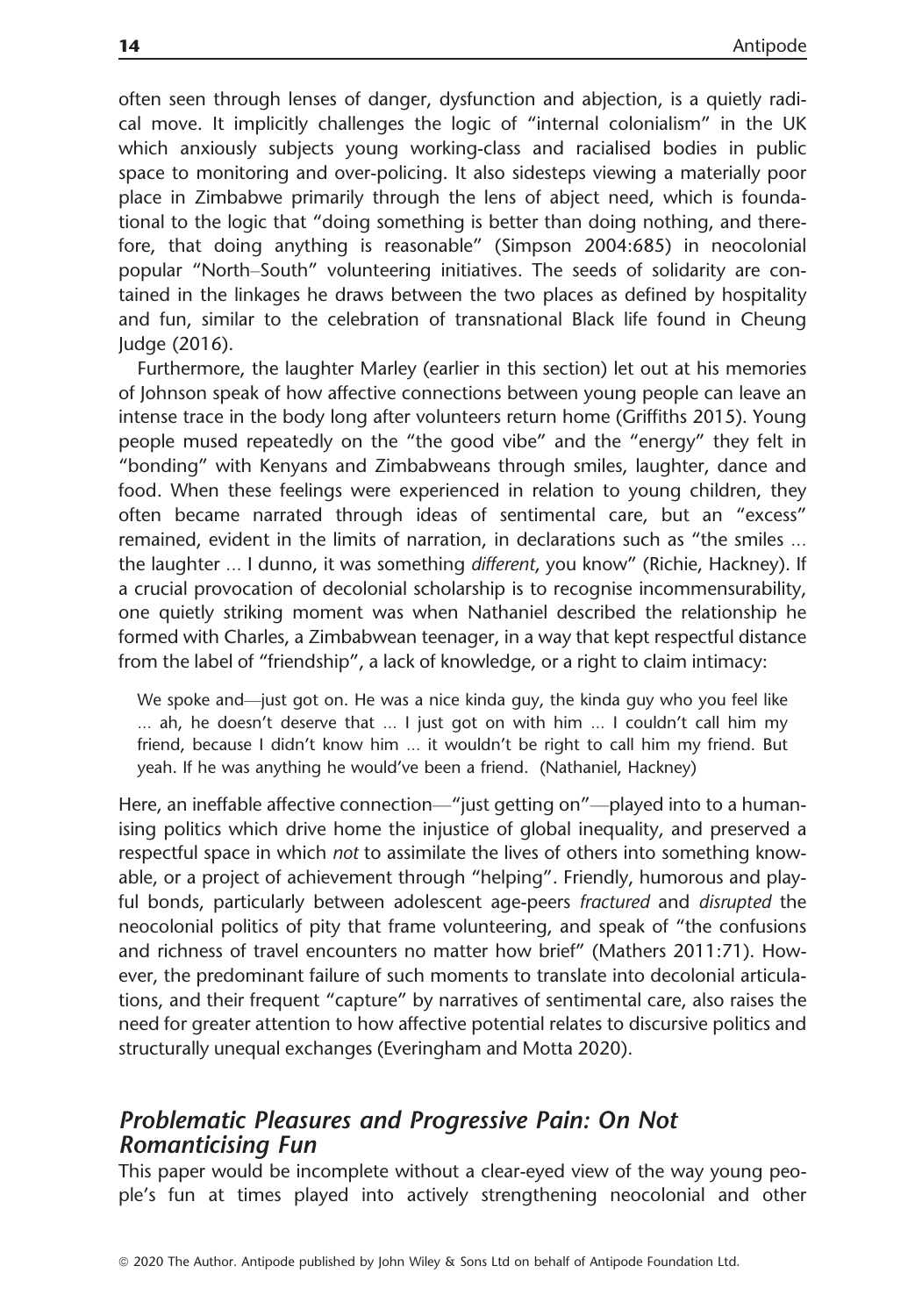oppressive politics. The youthful fun explored above as a refusal of moralised reform pressures often simultaneously cast Africa as an "anything goes" backdrop for volunteers, as illustrated in this vignette:

In Kenya, I'm on the painting team. We find out we have the wrong type of paint and we don't have enough rollers. While we wait for the right supplies, a female youth worker and I try to get the young men to help with some other tasks, such as washing clothes, but they complain, one declaring, "Ugh, I don't want to touch someone's underwear!" They wander off to explore instead.

The next day, when we start painting, it's slow. They get distracted by a big insect, exclaiming "Bruv! That ting had muscles!!" They play up the instability of the wobbly ladder. They start chasing the goats and chickens, pretending the animals are a gang from a neighbouring South London estate. Someone shouts, "Empty the whole clip [of bullets] on them!" and they chase the animals and throw water at them, causing chaos. In the afternoon the leaders submit to the waning focus on painting and suggest the lads play football with the kids, which is greeted with enthusiasm. We leave the Kenyan workers clearing up.

At the weekend, we go on a day safari. We start early, bleary-eyed but excited. The lads beg to abandon the bus and go "lion trekking". We joke about them being eaten. We spot a giraffe, moving with magnificent grace. Someone says with awe, "Wow—its neck is really long!" and they get roundly laughed at. We see a group of impala, and the quide tells us that multiple females follow "the dominant male", eliciting chortles—"That's the life!" The guide points to a rocky outcrop and says, "Do you know what that is? Lion cliff, which ... " He gets cut off as someone shouts, "Lionel Richie and Cliff Richard!", and then conversation diverts to the Lion King.

Here, we see that young people's embrace of leisure as resistance to reform is hard to disentangle from western entitlement to leisure. When embodied sensation—the heat, the ache of muscles—prompted feelings of tiredness or boredom, volunteers fell back on the global privilege. Feelings of fun and adventure were animated by "place myths" of Africa as an exotic, risky, playground (Mathers 2011) in ways that silence Kenyan voice (the guide whose insights were steamrollered by relentless "banter'). On the one hand, irresponsible pleasure resists the call to become responsible young British subjects. However, irresponsible pleasure was also part of a Janus-faced colonial logic in which "Africa was a setting where British boys could become men but also where British men could behave like boys with impunity ... a great testing—or teething—ground for moral growth and moral regression" (Brantlinger 1985, quoted in Hubbard and Mathers 2004:450).

Furthermore, leisure, laughter and humour also worked to construct and celebrate hegemonic masculinities alongside western privilege. Gendered and classed "banter" amped up and projected toughness, risk and violence into voluntary work, denigrated feminised arenas, or the expression of earnest, child-like amazement (at the giraffe) (Kehily and Nayak 1997; Ridanpää 2014). In the Kenya trip, where the group was predominantly young men, and the wider culture of the youth organisation was celebratory of working-class masculinity, "banter" worked as an emotional-affective intensity creating spaces of "exclusive inclusivity" (Fluri 2019). For instance, Simon, a Kenyan who worked at the voluntary project,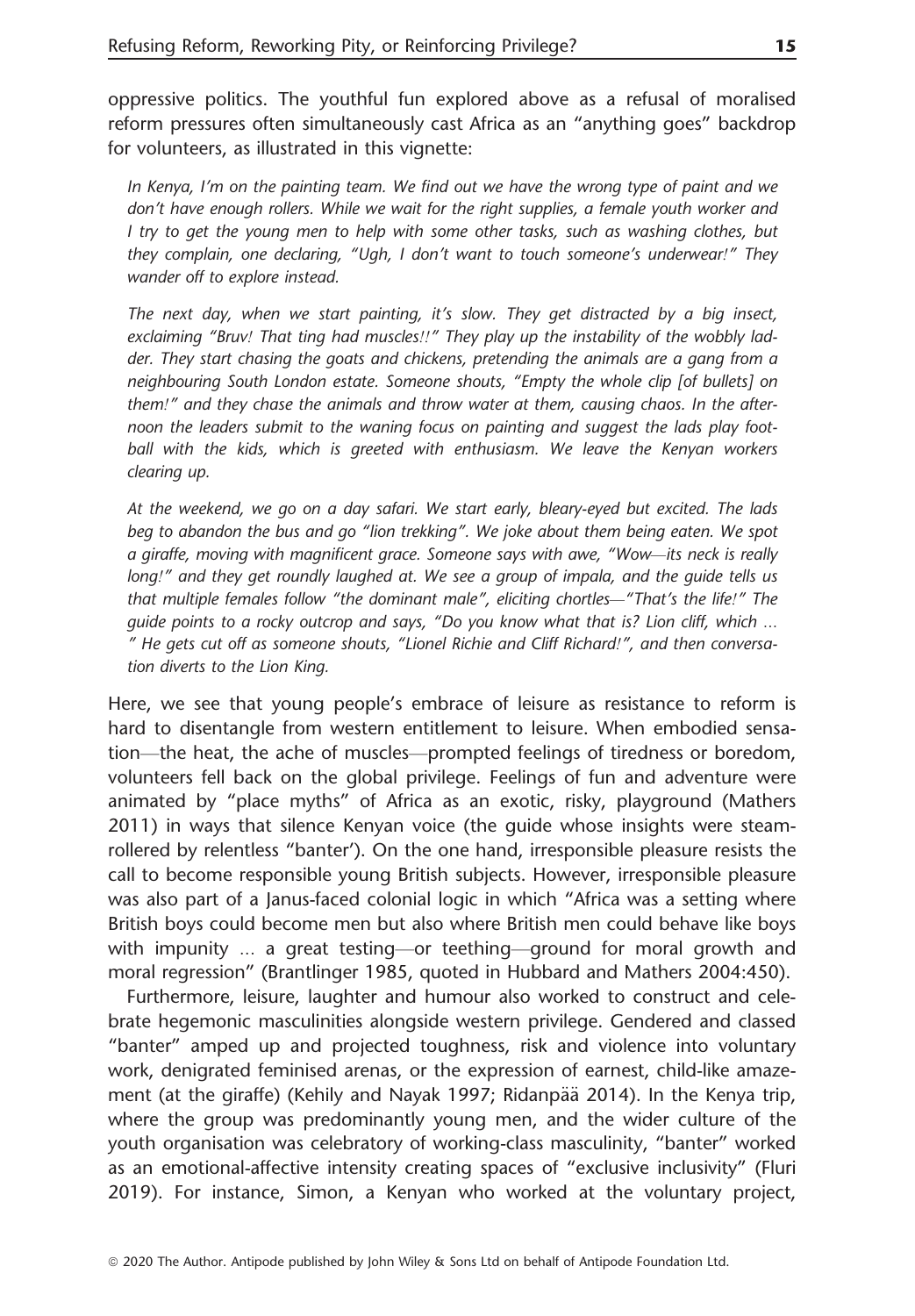enjoyed interactions with some of the male UK volunteers as they complimented him and joked about how if he came to the UK "you'll pull!", and drew him into jokes objectifying women. Such jokes silenced young women in the group and naturalised heteronormative misogyny, even as gendered affective vocabularies also worked to create friendly bonds which subverted a neocolonial relation. The salient point here is not only that fun should not be considered *de facto* progressive, but that it may have multivalent effects in varied directions.

As a corollary, many of the affects which fractured problematic politics of volunteering were not pleasant, but painful or awkward. For instance, in the Zimbabwe trip, the shared "contact zone" of Christianity (despite and because of its colonial history) meant volunteers were blessed, taught, admonished, corrected and preached at by Zimbabweans, sometimes creating discomforting moments of "critical intimacy" (Everingham and Motta 2020). On the Kenya trip, young people from the UK expressed sadness, frustration and recognition when they heard about former Kenyan street children's experiences of police aggression, illegal ways of making a living, and being stigmatisation as "bad kids". Such connections were complex, containing solidarity but also sometimes also straying into voyeurism and claims to "sameness" on the part of the UK volunteers. Yet such moments of "affective resonance" (Cheung Judge 2016) around painful prejudice in young lives also suggest *potential* alternatives. In post trip interviews, young people expressed anger, guilt and confusion at inequality and the ethically-ambiguous acts of charity. Such affects may be as good places to start as "fun" when looking for decolonial politics (Henderson 2008) which trace lines between struggles that are locally distinct but linked through the global flows of colonialcapitalism (Katz 2011).

#### Conclusion

This paper has explored the politics of young people's fun and friendship in a specific "doubly neocolonial" site, where enrolment in neocolonial practices of "helping" Africa hopes to catalyse the "improvement" of working-class and racialised youth within the postcolonial nation. The paper asked what fun and friendship were doing on volunteering trips, and whether decolonial politics are visible in them. The analysis underscored that affective encounters and particular emotions are not *a priori* political in particular ways. At times, young people's investments in leisure—encompassing humour, flirtation, relaxation, and "youthfulness"—spoke of a politics of refusal towards adjusting themselves into becoming the "right types" of subjects. At other times, friendly feelings between volunteers and their African peers—coalescing around playful age-based and "personality" affinities—disrupted the relations and representations of charitable pity and spoke of desires for solidarity, equality, and commonality. However, the paper also argued that it is crucial not to romanticise young people's pleasures as progressive. At many times fun worked to re-entrench neocolonial expressions of charity and gendered oppression, or contradictorily expressed conformity and subversion in different dimensions simultaneously.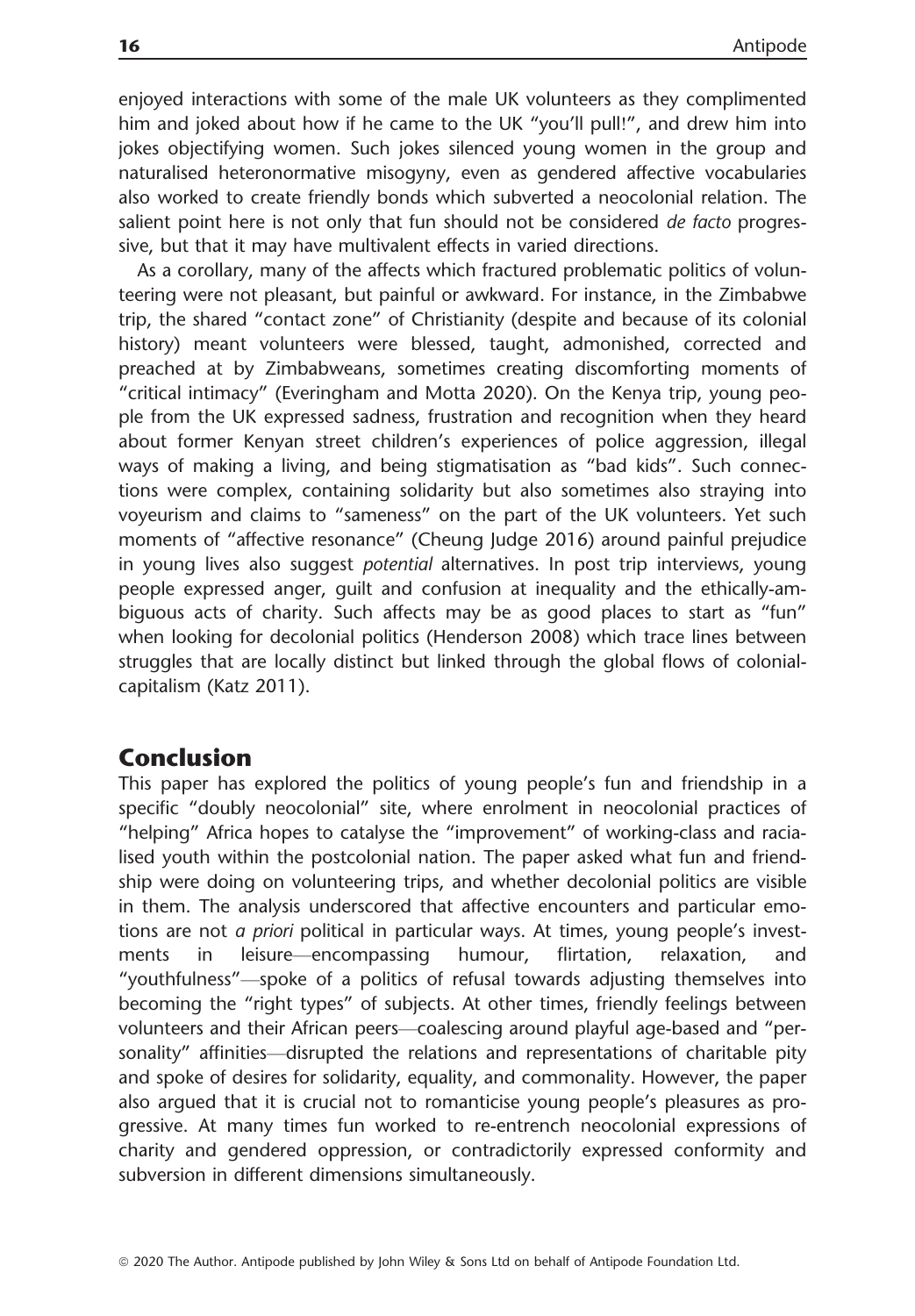In making this analysis, the paper contributes to several broad areas of debate. Firstly, it nuances theorisation of young people's politics and the politics of affect and emotion in ways useful for those seeking decolonial possibilities in these forums. In children's geographies, the "mantra" of highlighting children's agency too rarely questions assumptions of a bounded individual subject (Holloway et al. 2019), and claiming young people's progressive "resistance" can be overstated (Jeffrey 2012). In this light, the paper demonstrates the richness in reading young people's affective expressions as containing political agency that is embodied, emergent and intersubjective, and spatially, socially and materially situated (Holloway et al. 2019), as a means to analyse politics involving young people that are as "heterogeneous, complex and unpredictable" as any (Kallio and Häkli 2013:2). Furthermore, amid a continued bifurcation between analyses of emotions as determined by power, or emphasis on the excessive potentials of affect which can understate the actuality of entrenched inequities, the paper has reasserted the value of non-binary views of "feeling". Felt encounters "surface" geographies, subjectivities and politics in ways that are never pre-determined and full of possibility, but are also often subject to closure or reincorporation into existing relations (Ahmed 2004; Everingham and Motta 2020).

The second contribution of this paper has been to engage with questions about the presence of neocolonial logics both within and beyond national borders. This paper highlights that arguments about the interpenetration of the imaginaries and practices through which imperial powers approached both their colonies and their classed, racialised and gendered citizens remain relevant in analysing contemporary postcolonial Britain. Young people in this research were in ambiguous positions as both subject to the anxious management of "internal colonial" drives (Tuck and Yang 2012)—and also as called to take part in "external" neocolonial politics of objectifying the global South through modalities of sentimental care which obscure the colonial histories and neoliberal exploitations that underpin global inequality (Mostafanezhad 2013). This is relevant to decolonial scholarship in that it underlines that while colonial logics are alive and well, drawing binaries of oppressed-oppressor between global North and South is not "adequate to the task of accounting for, let alone strategically opposing, the tenacious legacies of imperialism", and that it may be "at the crossroads of contradictions", rather than via overdetermined analyses of power that decolonial possibilities might be found (McClintock 1995:15).

In terms of future lines of enquiry, the paper speaks of more scope for more conversations between scholarship on the "conditional incorporation" and anxious management of working-class and racially-marked youth in postcolonial nations and the spaces of international development and other global geographical imaginaries (cf. Wilson 2019). Tracing these underexplored linkages reveals not only the mutual articulations of the boundaries of "otherness" at seemingly disparate sites, but also that the way subjects are set in different positions through class, race and gender—in relation to neocolonial encounters can be part of the fracturing and disrupting of colonial logics. Finally, the paper demonstrates that engaging with the multivalent politics of young people's emotional and affective expressions has much to contribute in making visible the decolonial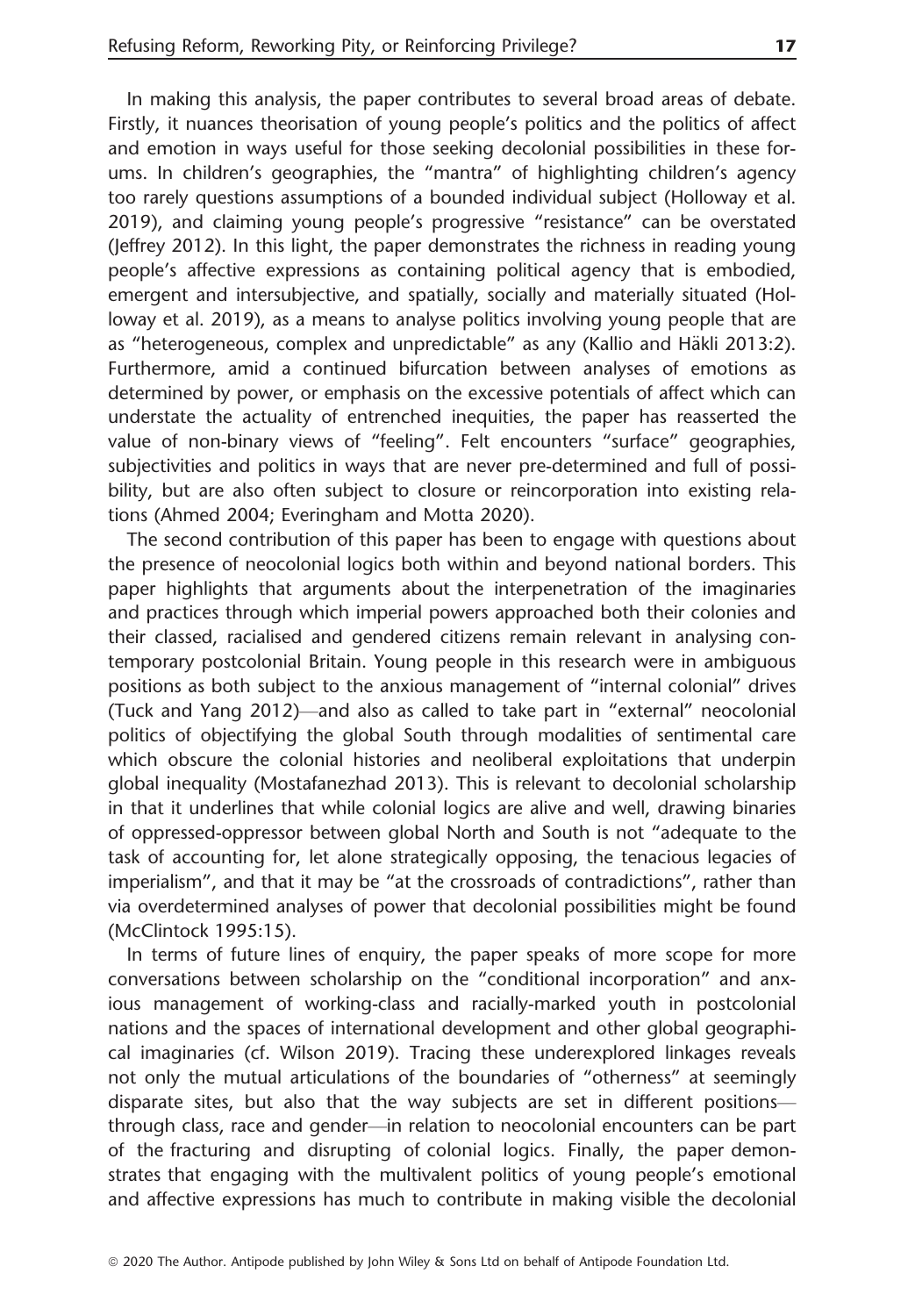in grounded, specific ways and thus is a critical tool in undoing the politics of colonial modernity (Esson et al. 2017; Noxolo 2017; Radcliffe 2017; Tuck and Yang 2012).

**Endnotes**<br><sup>1</sup> All organisational and individual names in this paper are pseudonyms.

 $<sup>2</sup>$  Springboard's ethos is informal and adventurous. Established by a charismatic and dedi-</sup> cated local couple in 2000, it has grown to provide a large range of weekly activities as well as enterprise and mentoring programmes, and is notably successful in reaching "highrisk" young men. A strong network of funders with ties to the corporate sector supported regular trips abroad. Kingsfield Church has been physically and socially embedded in a surrounding estate since it was built in the 1950s, running activities such as play groups, debt advice, and community meals. Youth activities span a continuum from leisurely to explicitly faith-based and include many participants who do not attend the church. The trip was a one-off initiative financed through small grants and community fundraising.

 $3$  I interpret this as emerging from a combination of gendered caring responsibilities, youth workers' focus on engaging "at risk" young men, and a lack of explicit focus on redressing gendered imbalances in both groups.

 $^{\text{4}}$  The vignettes serve to convey situated, embodied and complex ethnographic data. They are elaborated and edited from research diary notes. Though of course not entirely free from interpretative elements, they are closely based on original notes at the time, and quotation marks indicate verbatim speech. The most significant alteration is the representation of time. This first vignette includes incidents from two consecutive nights in the same location.

<sup>5</sup> "Amen", Meek Mill feat. Drake: "I just wanna thank God / For all the pretty women he let into my life ... Now it's a lot of bad bitches in the building (Ooh, Amen) ... We make it light up like a church (Preach) / She wanna fuck and I say church (Preach) ..."

#### Acknowledgements

Thank you to the guest editors of the Special Issue for their support throughout the process, to Jo Waters for her comments, and the anonymous reviewers for their productive critiques.

#### **References**

Ahmed S (2004) The Cultural Politics of Emotion. New York: Routledge

- Anderson B (2009) Affective atmospheres. Emotion, Space and Society 2(2):77–81
- Askins K (2009) "That's just what I do": Placing emotion in academic activism. Emotion, Space, and Society 2(1):4–13
- Askins K (2016) Emotional citizenry: Everyday geographies of befriending, belonging, and intercultural encounter. Transactions of the Institute of British Geographers 41(4):515–527
- Back L, Sinha S and Bryan C (2012) New hierarchies of belonging. European Journal of Cultural Studies 15(2):139–154
- Baillie Smith M (2013) Public imaginaries of development and complex subjectivities: The challenge for development studies. Canadian Journal of Development Studies / Revue canadienne d'études du développement 34(3):400-415
- Bayat A (2009) Life as Politics: How Ordinary People Change the Middle East. Stanford: Stanford University Press

Bennett K (2004) Emotionally intelligent research. Area 36(4):414–422

Bondi L (2005) Making connections and thinking through emotions: Between geography and psychotherapy. Transactions of the Institute of British Geographers 30(4):433–448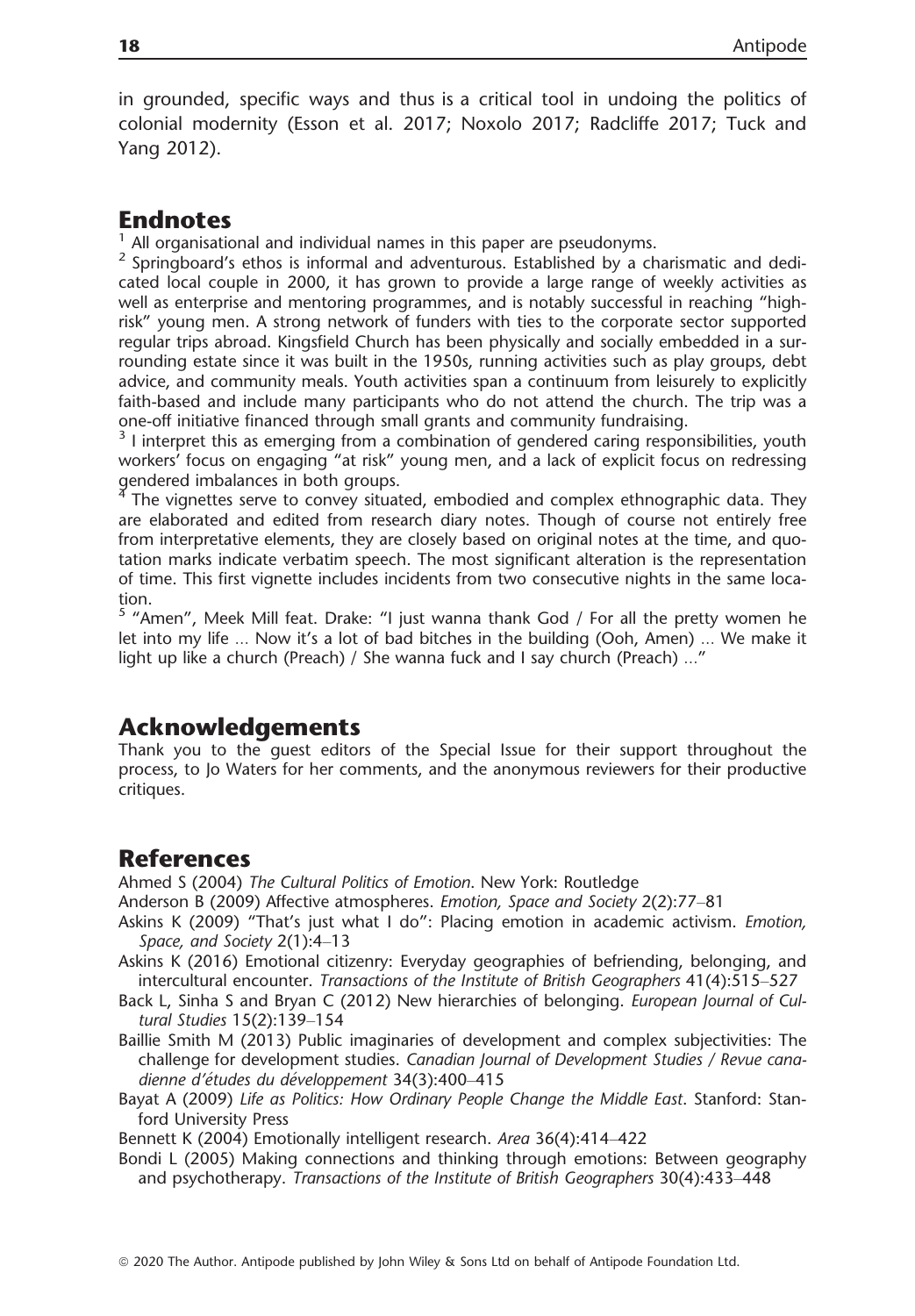- Brantlinger P (1985) Victorians and Africans: The geneology of the myth of the Dark Continent. Critical Inquiry 12(1):166–203
- Brockington D (2014) The production and construction of celebrity advocacy in international development. Third World Quarterly 35(1):88–108.
- Brown G (2013) The revolt of aspirations: Contesting neoliberal social hope. ACME 12 (3):419–430
- Bunnell T, Yea S, Peake L, Skelton T and Smith M (2012) Geographies of friendships. Progress in Human Geography 36(4):490–507
- Cahill C, Stoudt B G, Torre M E, X D, Matles A, Belmonte K, Djokovic S, Lopez J and Pimentel A (2019) "They were looking at us like we were bad people": Growing up policed in the gentrifying, still disinvested city. ACME 18(5):1128–1146
- Cannadine D (2002) Ornamentalism: How the British Saw Their Empire. Oxford: Oxford University Press
- Cheung Judge R (2016) Negotiating Blackness: Young British volunteers' embodied performances of race as they travel from Hackney to Zimbabwe. YOUNG: The Nordic Journal of Youth Research 24(3):238–254
- Cheung Judge R (2020) The undeserving poor and the happy poor: Interrelations between the politics of global charity and austerity for young people in Britain. In J Horton, H Pimlott-Wilson and S M Hall (eds) Growing Up and Getting By? Poverty, Precarity, and the Changing Nature of Childhood and Youth. Bristol: Policy Press.
- Crossley E (2012) Poor but happy: Volunteer tourists' encounters with poverty. Tourism Geographies 14(2):235–253
- Darnell S C (2011) Identity and learning in international volunteerism: "Sport for Development and Peace" internships. Development in Practice 21(7):974–986
- de Certeau M (1984) The Practice of Everyday Life (trans S Rendall). Berkeley: University of California Press
- Diprose K (2012) Critical distance: Doing development education through international volunteering. Area 44(2):186–192
- Elliott-Cooper A, du Boulay E and Kilroy E (2014) Moral panic(s) in the  $21^{st}$  century. City 18(2):160–166
- Esson J, Noxolo P, Baxter R, Daley P and Byron M (2017) The 2017 RGS-IBG chair's theme: Decolonising geographical knowledges, or reproducing coloniality? Area 49(3):384–388
- Everingham P and Motta S C (2020) Decolonising the "autonomy of affect" in volunteer tourism encounters. Tourism Geographies [https://doi.org/10.1080/14616688.2020.](https://doi.org/10.1080/14616688.2020.1713879) [1713879](https://doi.org/10.1080/14616688.2020.1713879)
- Fluri J L (2019) What's so funny in Afghanistan? Jocular geopolitics and the everyday use of humor in spaces of protracted precarity. Political Geography 68:125–130
- Fortier A M (2008) Multicultural Horizons: Diversity and the Limits of the Civil Nation. New York: Routledge
- Fyfe N R and Milligan C (2003) Out of the shadows: Exploring contemporary geographies of voluntarism. Progress in Human Geography 27(4):397–413
- Gagen E A (2007) Reflections of primitivism: Development, progress, and civilisation in imperial America, 1898–1914. Children's Geographies 5(1/2):15–28
- Gopal P (2019) Insurgent Empire: Anticolonial Resistance and British Dissent. London: Verso Books
- Griffiths M (2015) I've got goose bumps just talking about it! Affective life on neoliberalized volunteering programmes. Tourist Studies 15(2):205–221
- Griffiths M (2017) From heterogeneous worlds: Western privilege, class, and positionality in the South. Area 49(1):2–8
- Griffiths M (2018) Writing the body, writing Others: A story of transcendence and potential in volunteering for development. The Geographical Journal 184(2):115–124
- Hadfield-Hill S and Horton J (2014) Children's experiences of participating in research: Emotional moments together? Children's Geographies 12(2):135–153
- Häkli I and Kallio K P (2018) On becoming political: The political in subjectivity. Subjectivity 11(1):57–73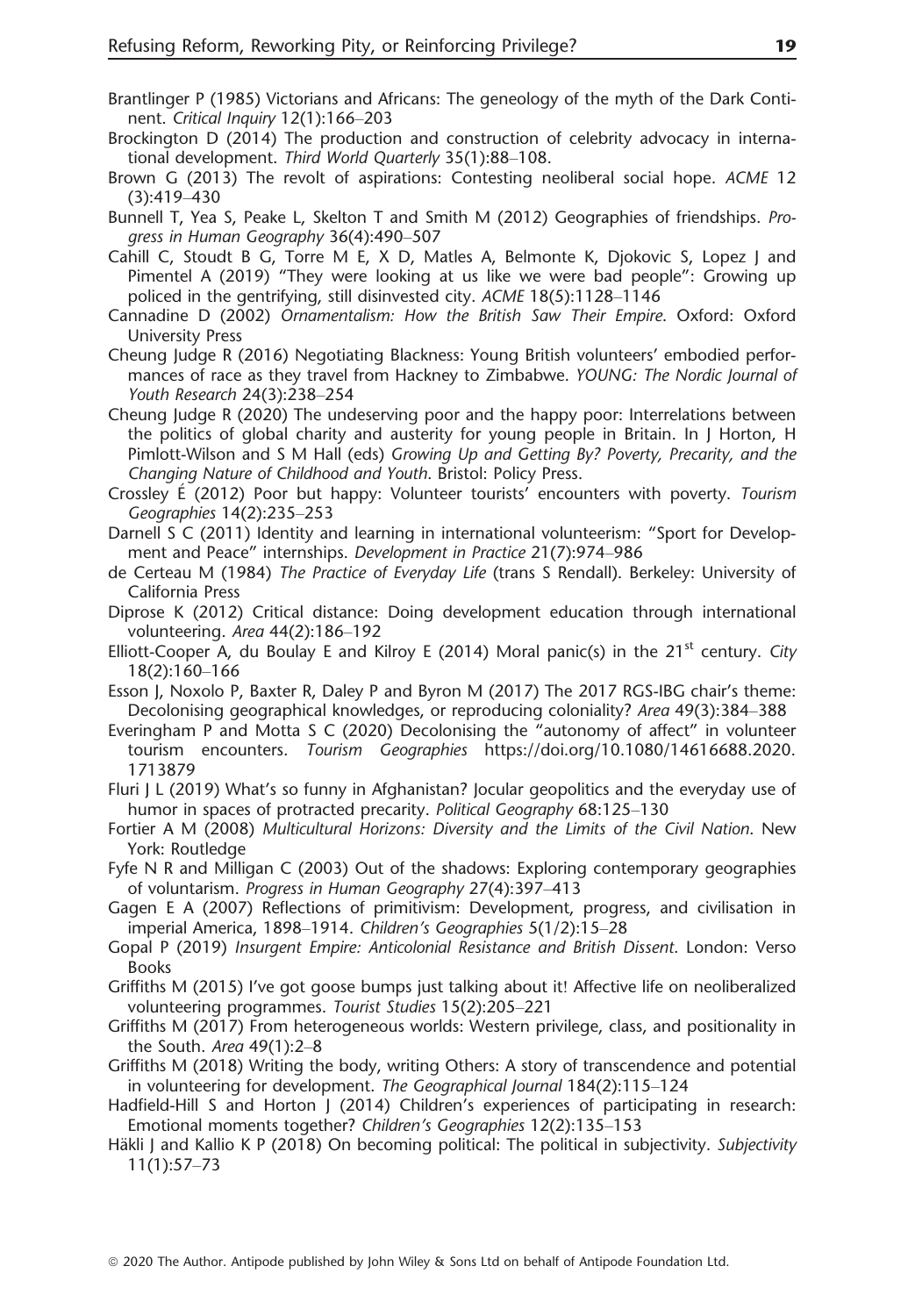- Hall S, Critcher C, Jefferson T, Clarke J and Roberts B (1978) Policing the Crisis: Mugging, the State, and Law and Order. London: Palgrave Macmillan
- Hayes-Conroy A and Saenz Montoya A (2017) Peace building with the body: Resonance and reflexivity in Colombia's Legion del Afecto. Space and Polity 21(2):144–157
- Henderson V L (2008) Is there hope for anger? The politics of spatializing and (re)producing an emotion. Emotion, Space, and Society 1(1):28–37
- Holloway S L, Holt L and Mills S (2019) Questions of agency: Capacity, subjectivity, spatiality, and temporality. Progress in Human Geography 43(3):458–477
- Hubbard L and Mathers K (2004) Surviving American empire in Africa The anthropology of reality television. International Journal of Cultural Studies 7(4):441–459
- Jeffrey C (2012) Geographies of children and youth II: Global youth agency. Progress in Human Geography 36(2):245–253
- Kallio K P and Häkli J (2013) Children and young people's politics in everyday life. Space and Polity 17(1):1–16
- Katz C (2011) Accumulation, excess, childhood: Toward a countertopography of risk and waste. Documents d'Anàlisi Geogràfica 57(1):47-60
- Kehily M J and Nayak A (1997) "Lads and laughter": Humour and the production of heterosexual hierarchies. Gender and Education 9(1):69–88
- Kulz C (2014) "Structure liberates"? Mixing for mobility and the cultural transformation of "urban children" in a London academy. Ethnic and Racial Studies 37(4):685–701
- Macpherson H (2008) "I don't know why they call it the Lake District they might as well call it the rock district!": The workings of humour and laughter in research with members of visually impaired walking groups. Environment and Planning D: Society and Space 26(6):1080–1095
- Mathers K (2011) Travel, Humanitarianism, and Becoming American in Africa. London: Palgrave Macmillan
- McClintock A (1995) Imperial Leather: Race, Gender, and Sexuality in the Colonial Contest. New York: Routledge
- McCormack D P (2003) An event of geographical ethics in spaces of affect. Transactions of the Institute of British Geographers 28(4):488–507
- McKenzie L (2013) The stigmatised and de-valued working class: The state of a council estate. In W Atkinson, S Roberts and M Savage (eds) Class Inequality in Austerity Britain (pp 128–144). London: Palgrave Macmillan
- Mostafanezhad M (2013) "Getting in touch with your inner Angelina": Celebrity humanitarianism and the cultural politics of gendered generosity in volunteer tourism. Third World Quarterly 34(3):485–499
- Noxolo P (2011) Postcolonial economies of development volunteering. In J Pollard, C McEwan and A Hughes (eds) Postcolonial Economies (pp 205–228). London: Zed
- Noxolo P (2017) Decolonising geographical knowledge in a colonised and re-colonising postcolonial world. Area 49(3):317–319
- Pain R, Panelli R, Kindon S and Little J (2010) Moments in everyday/distant geopolitics: Young people's fears and hopes. Geoforum 41(6):972–982
- Pedwell C (2012) Affective (self-)transformations: Empathy, neoliberalism, and international development. Feminist Theory 13(2):163–179
- Pratt M L (1992) Imperial Eyes: Travel Writing and Transculturation. New York: Routledge
- Radcliffe S A (2017) Decolonising geographical knowledges. Transactions of the Institute of British Geographers 42(3):329–333
- Ridanpää J (2014) Geographical studies of humour. Geography Compass 8(10):701-709
- Routledge P (2012) Sensuous solidarities: Emotion, politics, and performance in the Clandestine Insurgent Rebel Clown Army. Antipode 44(2):428–452
- Simpson K (2004) "Doing development": The gap year, volunteer-tourists, and a popular practice of development. Journal of International Development 16(5):681–692
- Sin H L (2009) Volunteer tourism: "Involve me and I will learn"? Annals of Tourism Research 36(3):480–501
- Skelton T (2013) Young people, children, politics, and space: A decade of youthful political geography scholarship, 2003–13. Space and Polity 17(1):123–136